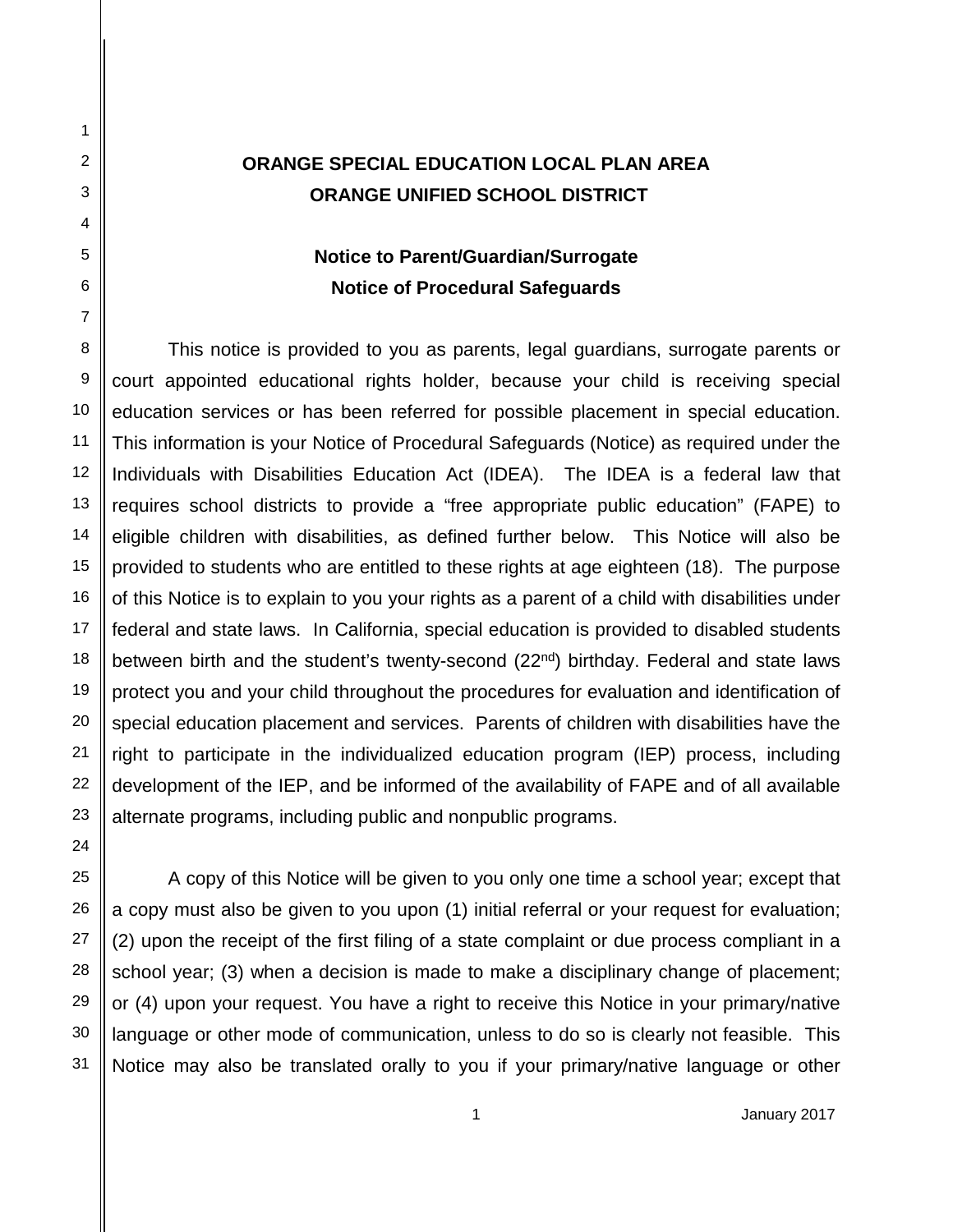mode of communication is not a written language. **A copy of this Notice is available on the Orange Unified School District's website at: [www.orangeusd.org](http://www.orangeusd.org/)**

The definitions below will help you understand the Notice of rights provided herein.

(20 U.S.C. section 1415(d); 34 C.F.R. sections 300.29 and 300.504; Education Code sections 56021.1(a), 56301(d)(2), 56321(b), and 56506(a).)

### **DEFINITIONS**

**Children With Disabilities** also referred to as individuals with exceptional needs is defined by federal and state law as including children with intellectual disabilities, hearing impairments (including deafness), speech or language impairments, visual impairments (including blindness), emotional disturbance, orthopedic impairments, autism, traumatic brain injury, other health impairments, specific learning disabilities, deaf-blindness, or multiple disabilities; and who by reason thereof, need special education and related services.

(20 U.S.C. section 1402(3); 34 C.F.R. section 300.8; Education Code section 56026; 5 California Code of Regulations (CCR) section 3030.)

**Evaluation** means the assessment of your child using various tests and measures in accordance with state and federal laws to determine whether your child has a disability and the nature and extent of special education and related services needed by your child for his or her educational benefit. The assessment tools are individually selected for your child and are administered by trained and knowledgeable professionals employed or contracted by the school district. These tests do not include the basic tests given to all children in the school setting.

(34 C.F.R. sections 300.15, 300.304 – 300.311; Education Code sections 56302.5 and 56320.)

28 29

1 2 3

4

5 6 7

8 9

10

11 12 13

14 15 16

17 18

23 24

25

26 27

30 31 **Individualized Education Program (IEP)** is defined as a written document developed by your child's IEP team that includes at least all of the following: (1) present levels of academic achievement and functional performance; (2) measurable annual goals; (3) a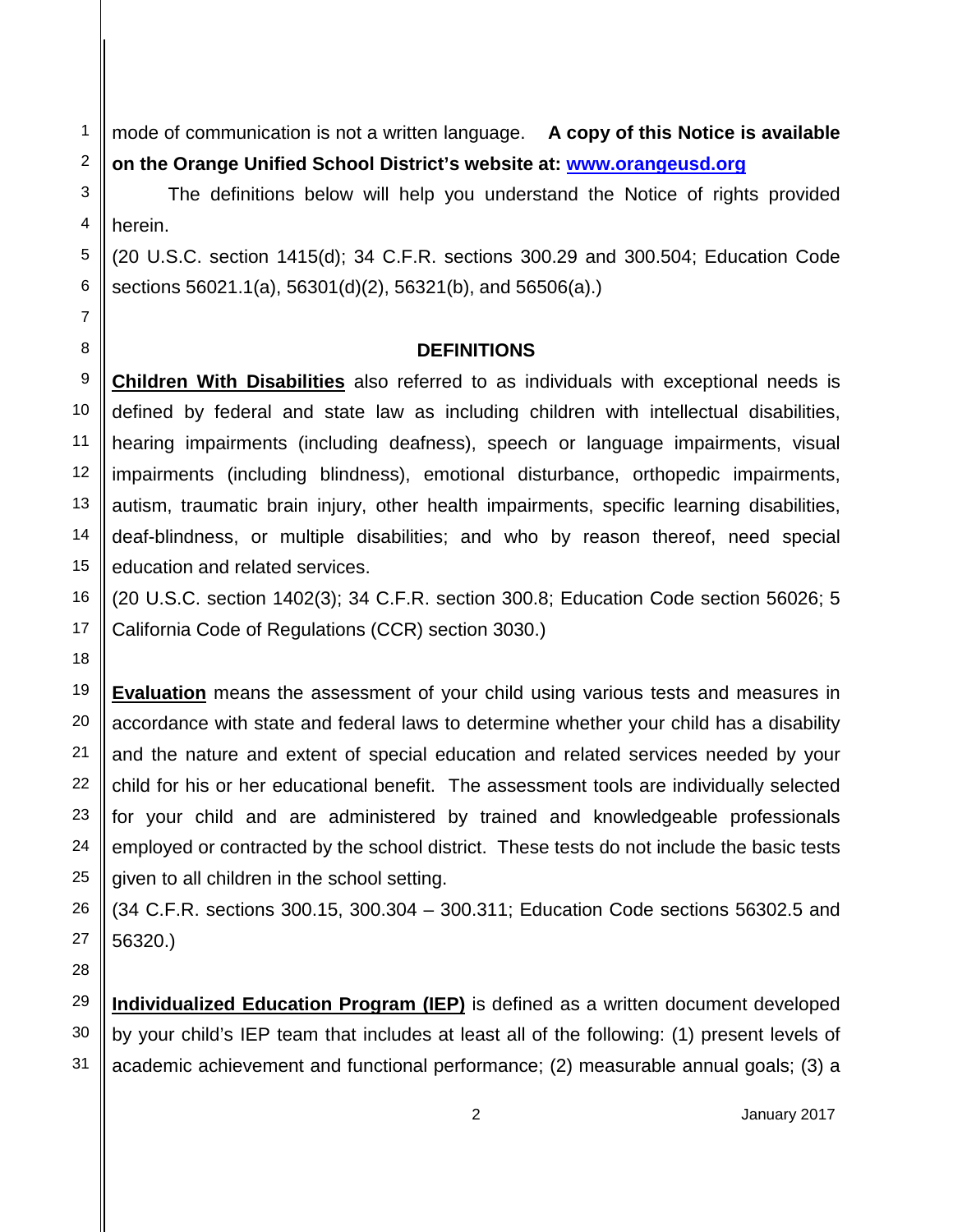1 2 3 4 5 6 7 8 9 10 description of how the child's progress toward meeting the annual goals will be measured and when periodic reports on progress the child is making toward meeting the annual goals will be provided; (4) a statement of the special education and related services and supplementary aids and services to be provided to the child; (5) an explanation of the extent to which the child will not participate with non-disabled children in the general education programs; (6) a statement of any individual appropriate accommodations that are necessary to measure the academic achievement and functional performance of the child on state and district wide assessments; and (7) the projected date for initiation and the anticipated duration, frequency and location of the programs, services and modifications included in the IEP.

(20 U.S.C. section 1414(d); 34 C.F.R. sections 300.22, 300.320-300.324; Education Code section 56345.)

**Free Appropriate Public Education (FAPE)** is defined as special education and related services that: (1) are provided at public expense, under public supervision and direction, and without charge to you; (2) meet the standards of the California Department of Education (CDE); (3) are provided in conformity with a written IEP developed for your child to confer an educational benefit; and (4) are provided in an appropriate preschool, elementary or secondary school program of the State, or in a nonpublic school if there is no appropriate program available in a school district.

(20 U.S.C. section 1402(9); 34 C.F.R. section 300.17; Education Code section 56040.)

**Least Restrictive Environment (LRE)** means that to the maximum extent appropriate, children with disabilities will be educated with children who are not disabled, and that special classes, separate schooling, or other removal of children with disabilities from the regular education environment will occur only when the nature or severity of the disability is such that education in regular classes with the use of supplementary aids and services cannot be achieved satisfactorily.

(20 U.S.C. section 1412(a)(5); 34 C.F.R. section 300.114; Education Code section 56040.1.)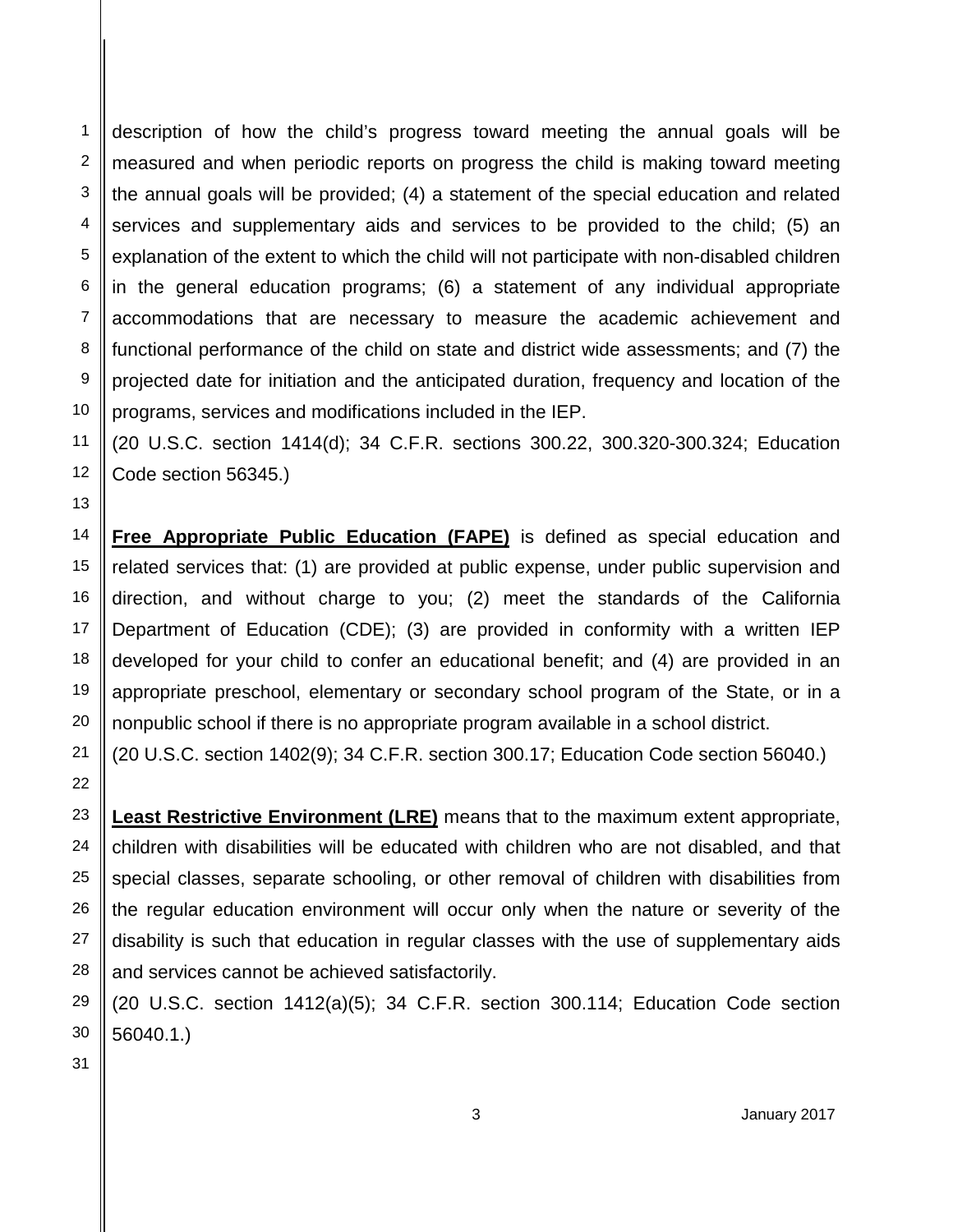**Related Services** means transportation and such developmental, corrective and supportive services that may be required to assist a child with a disability to benefit from special education, including the early identification and assessment of disabling conditions. Related services may also include:

- 1. Speech-language pathology and audiology services.
- 2. Interpreting services.

1

2 3

4

5 6 7

8 9

10 11 12

13 14

15 16

17 18 19

20 21 22

23 24 25

26 27

28

29 30

31

- 3. Psychological services.
- 4. Physical and occupational therapy.
- 5. Recreation, including therapeutic recreation.
- 6. Counseling services, including rehabilitation counseling.
	- 7. Orientation and mobility services.
	- 8. School health services and school nurse services.
	- 9. Medical services for diagnostic or evaluation purposes only.
		- 10. Social work services.
	- 11. Parent counseling and training.

(20 U.S.C. section 1402(26); 34 C.F.R. section 300.34; Education Code section 56363.)

**Special Education** means specially designed instruction, at no cost to parents, to meet the unique needs of a child with a disability, including instruction conducted in the classroom, in the home, in hospitals and institutions, and in other settings, and instruction in physical education.

(20 U.S.C. section 1402(29); 34 C.F.R. section 300.39; Education Code section 56031.)

## **CONFIDENTIALITY AND ACCESS TO EDUCATIONAL RECORDS**

All parents of a child enrolled in the school district have the right to inspect their child's educational records under the federal Family Educational Rights and Privacy Act (FERPA), and the California Education Code. Under the federal and state laws, parents of a child with disabilities (including noncustodial parents whose rights have not been limited) are presumed to and have the right to inspect and review all educational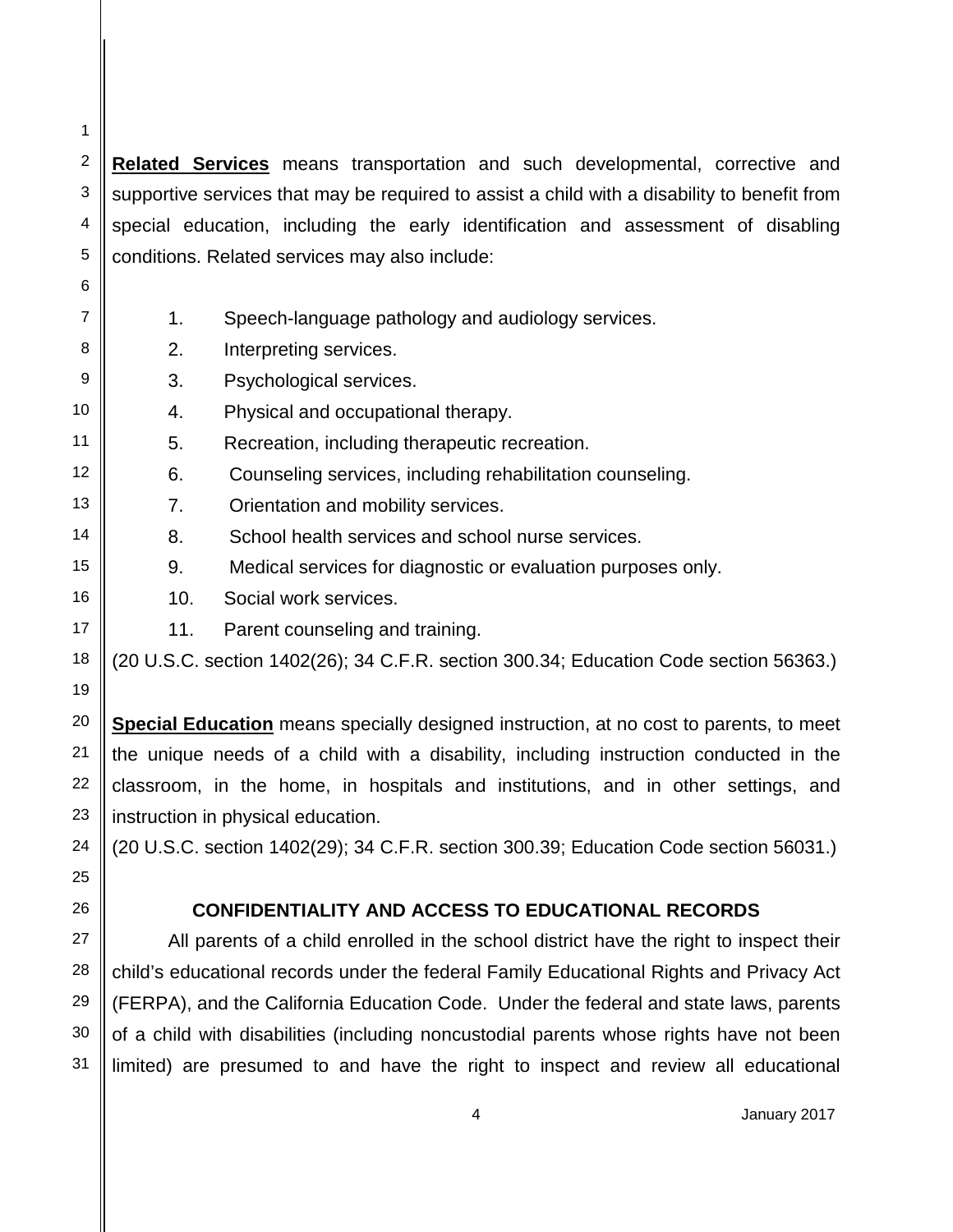records regarding their child unless the school district has been advised that the parent does not have the authority to do so under applicable state laws. This includes the right to inspect and review all educational records with respect to the identification, evaluation, educational placement and the provision of a FAPE, as well as to receive an explanation and interpretation of the records without unnecessary delay, including prior to a meeting regarding your child's IEP or before a resolution session or due process hearing. Under California statutes, parents have the right to review and to receive copies of educational records. You also have the right to have a representative inspect and review the records in accordance with FERPA. These rights transfer to a pupil upon their eighteenth (18<sup>th</sup>) birthday unless the pupil has had a conservator appointed by a court to assume the educational rights of the pupil.

Educational records are those records that are directly related to your child and maintained by the school district, or an agency, or institution acting for the school district that collects, maintains, or uses personally identifiable information, or from which information is obtained. Both federal and state laws further define an educational record or pupil record as any item of information directly related to an identifiable pupil, other than directory information, which is maintained by a school district, whether recorded by handwriting, print, computer media, video or audio tape, film, microfilm, microfiche or by other means. If records contain information about more than one child, you have access only to that portion of the record pertaining to your child. The school district must keep a record of parties obtaining access to educational records collected, maintained, or used under the IDEA, other than school district employees in accordance with FERPA.

The school district must protect the confidentiality of personally identifiable information at collection, storage, disclosure and destruction stages. All persons collecting or using personally identifiable information must receive training or instruction regarding the state's policies and procedures under the IDEA and FERPA. Each school district must maintain, for public inspection, a current listing of the names and positions of those employees who may have access to personally identifiable information.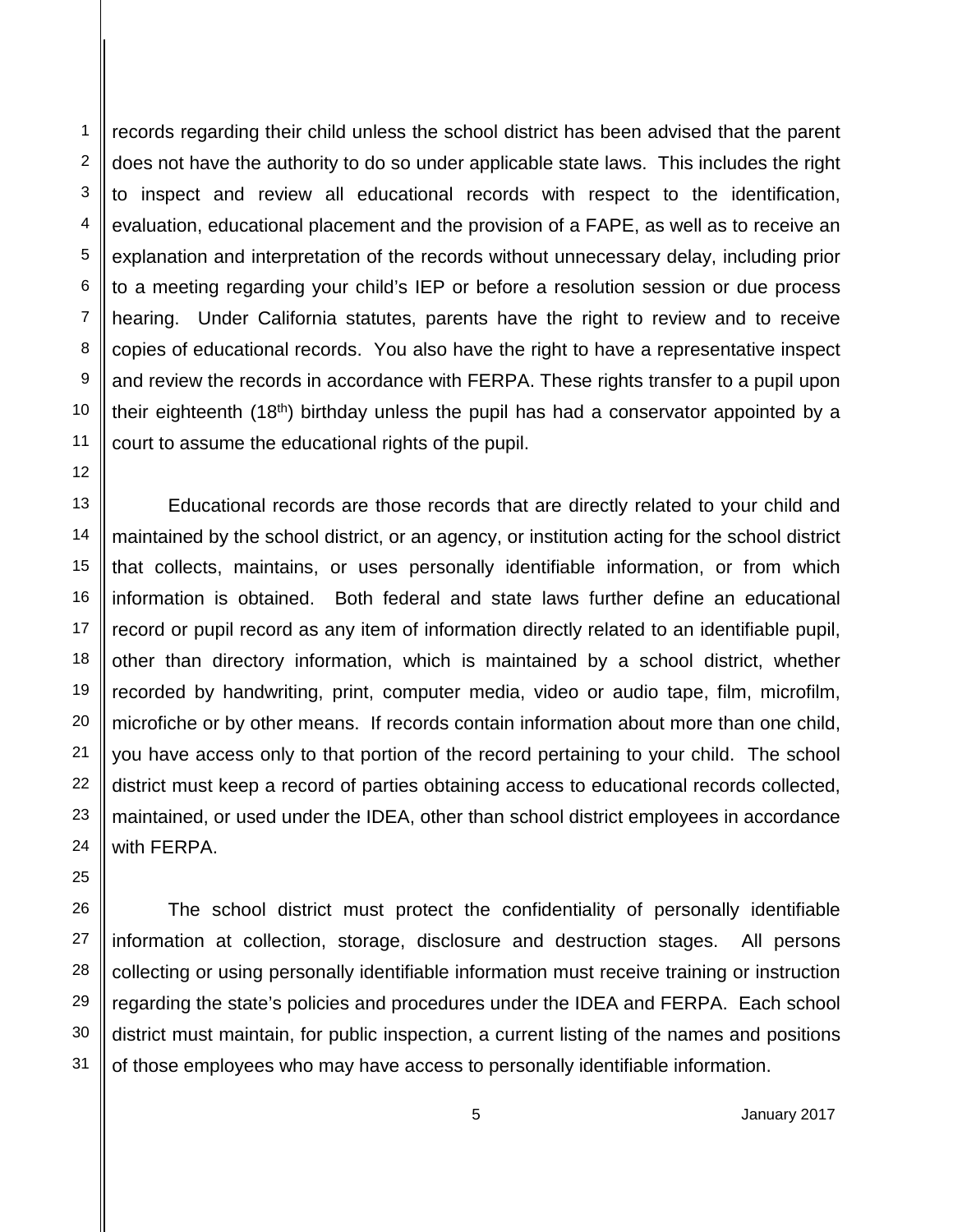1

2 3

4

5

The school district must inform you when personally identifiable information collected, maintained or used under the IDEA is no longer needed to provide educational services to your child. Upon receiving notice that the records are no longer necessary to the school district, you may request destruction of the records, which will take place either by physical destruction or by removing personal identifiers from the records so that the information is no longer personally identifiable. However, the school district is obligated to keep a permanent record for each child.

Personally identifiable information may include: (1) the name of the child, the child's parent or family member; (2) the address of the child; (3) a personal identifier such as the child's social security number, student number, court file number, or biometric record; (4) other indirect identifiers such as the child's date of birth, place of birth and mother's maiden name; (5) a list of personal characteristics or other information that would make it possible to identify the child with a reasonable certainty. Parental consent must be obtained before personally identifiable information is disclosed to parties other than school district employees and in accordance with FERPA.

The custodian of records at each school site is the principal of the school. The district custodian of records is the Student and Community Services Department. Pupil records may be kept at the school site or the district office, but a written request for records at either site will be treated as a request for records from all sites. The custodian of records will provide you with a list of the types and locations of pupil records (if requested). A request for a copy of your child's special education records may be made to the District's Director of Special Education.

A review and/or copies of educational records will be provided to the parent within five (5) business days after the request is made by the parent, either orally or in writing. A fee for copies, but not the cost to search and retrieve, is determined by local policy and will be charged unless charging the fee would effectively prevent the parent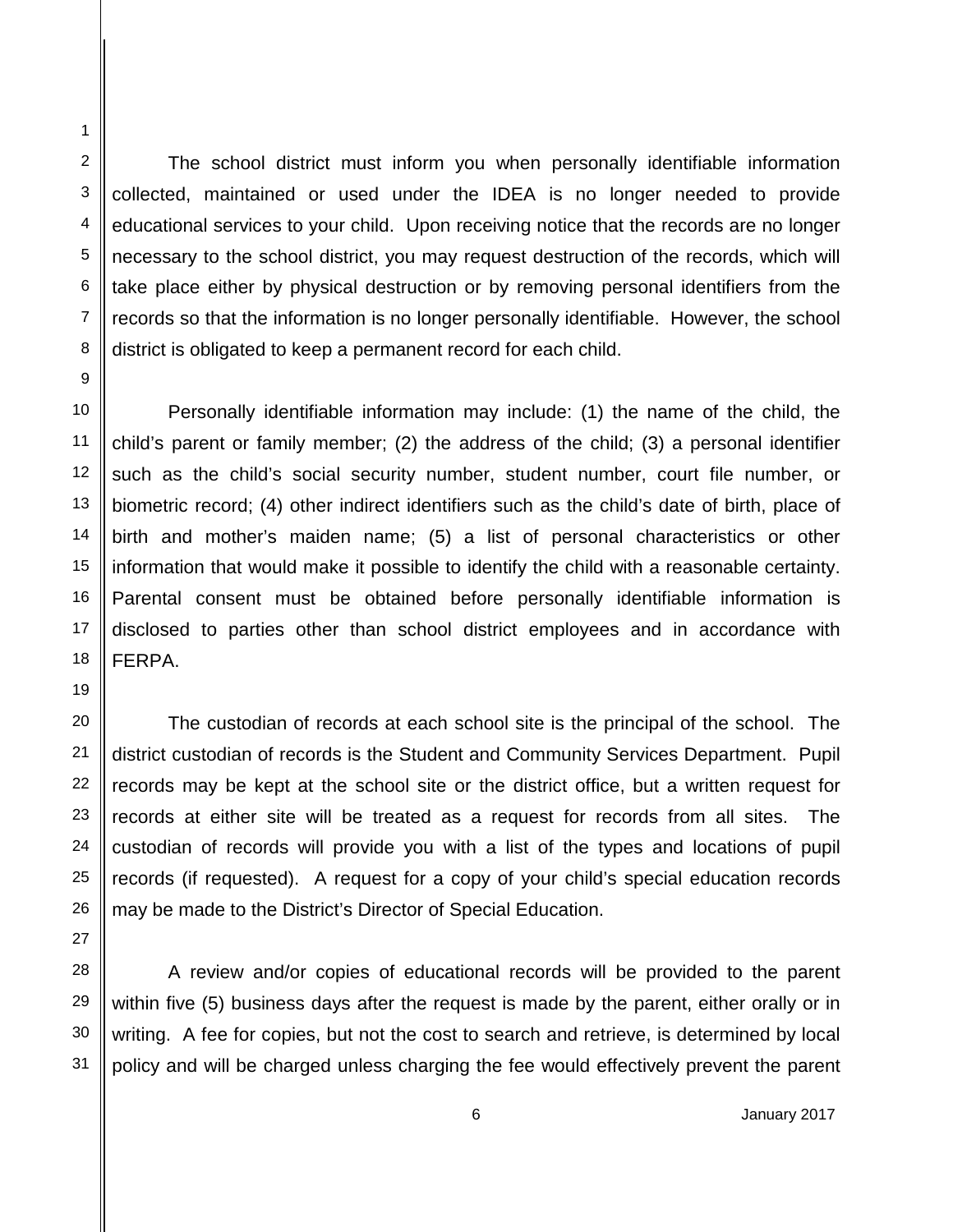from exercising the right to receive the copies. Once a complete copy of the records has been provided, a fee will be charged for additional copies of the same records.

If you believe that information in the education records collected, maintained or used by the school district is inaccurate, misleading or violates the privacy or other rights of the child, you may request in writing that the school district amend the information. If the school district agrees with your request, the record will be amended and you will be informed within a reasonable time after receipt of the request. Should the school district refuse to amend the information as requested, the school district will notify you of the right to a hearing to determine whether the challenged information is inaccurate, misleading, or otherwise in violation of the privacy or other rights of your child. If you request a hearing, the school district will provide a hearing, within a reasonable time, which must be conducted according to the procedures for such hearings under FERPA.

If as a result of the hearing the school district decides the record will not be amended, you have a right to provide what you believe is a corrective written statement, which will be permanently attached to the contested record and also provided if the contested record is disclosed to any party. Additional information regarding your right to access and challenge educational records is available in the District's Annual Notice of Parent Student Rights and Responsibilities.

(20 U.S.C. section 1232g; 34 C.F.R. sections 99.1-99.67; 34 C.F.R. sections 300.610- 300.625, 300.613; Education Code sections 48980, 49060-49079; Education Code sections 56041.5, 56043(n) and 56504; 5 CCR section 432(b)(1).)

### **PRIOR WRITTEN NOTICE**

The IDEA requires school districts to provide prior written notice to you as the parent of a child with disabilities when the school district proposes or refuses to initiate or change the identification, evaluation or educational placement of your child or the provision of a FAPE to your child or if you revoke consent in writing for the continued provision of special education and related services. The notice will be provided in your

31

1 2 3

4

5 6 7

8 9

10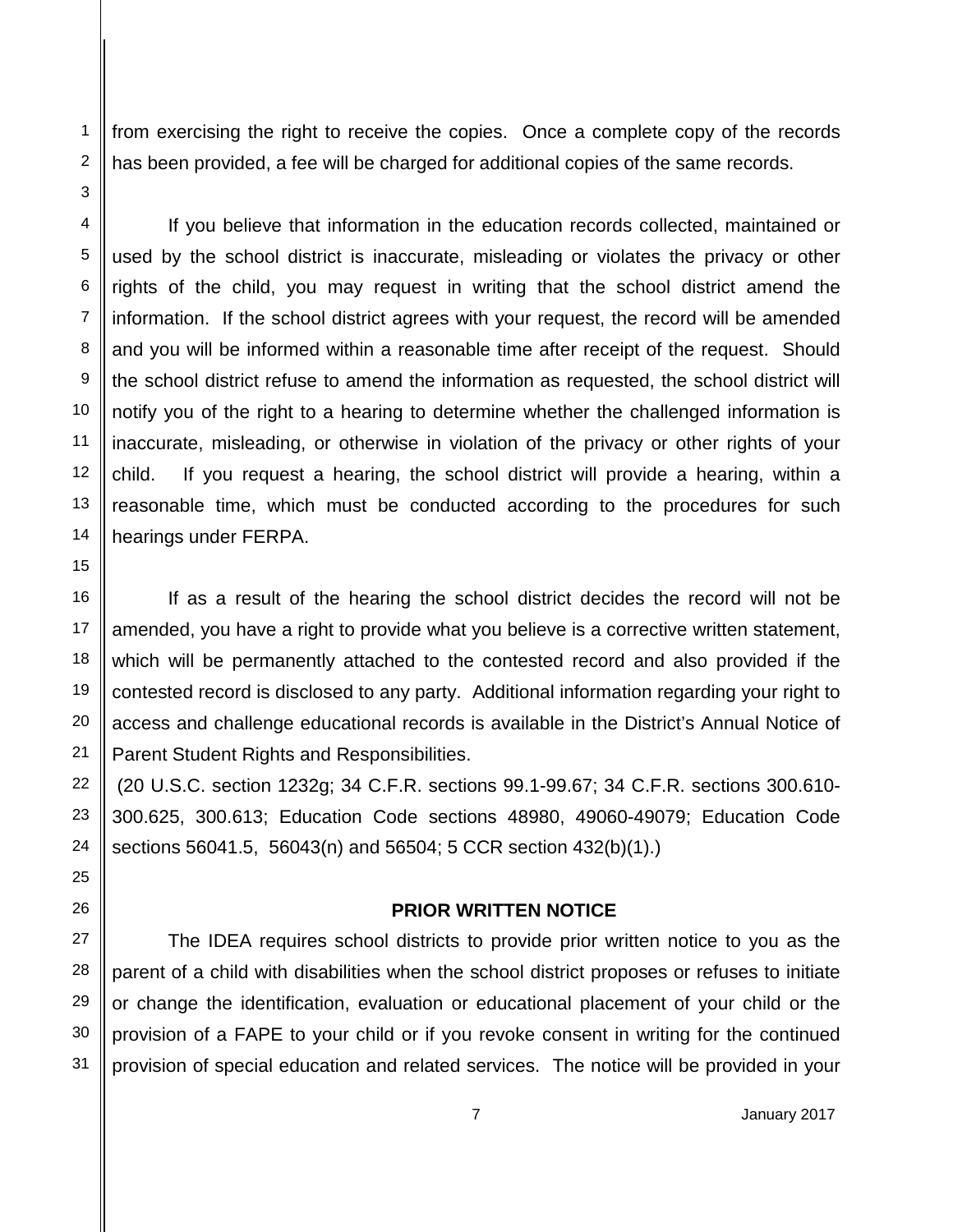| 1              | native language or other mode of communication you use, unless it is clearly not   |                                                                                                                  |
|----------------|------------------------------------------------------------------------------------|------------------------------------------------------------------------------------------------------------------|
| $\overline{2}$ | feasible to do so, and must be provided to you within a reasonable time.           |                                                                                                                  |
| 3              |                                                                                    |                                                                                                                  |
| 4              |                                                                                    | The prior written notice must include:                                                                           |
| 5              | 1.                                                                                 | A description of the action proposed or refused by the school district.                                          |
| 6              | 2.                                                                                 | An explanation of why the school district proposes or refuses to take the                                        |
| $\overline{7}$ |                                                                                    | action.                                                                                                          |
| 8              | 3.                                                                                 | A description of each evaluation procedure, assessment, record, or report                                        |
| 9              |                                                                                    | the school district used as a basis for the proposed or refused action.                                          |
| 10             | 4.                                                                                 | A description of other options that the IEP team considered and the                                              |
| 11             |                                                                                    | reasons why those options were rejected.                                                                         |
| 12             | 5.                                                                                 | A description of other factors that are relevant to the school district's                                        |
| 13             |                                                                                    | proposal or refusal.                                                                                             |
| 14             | 6.                                                                                 | A statement that the parents of a child with a disability have protection                                        |
| 15             |                                                                                    | under the procedural safeguards of the IDEA, and if this notice is not an                                        |
| 16             |                                                                                    | initial referral for evaluation, the means by which a copy of a description of                                   |
| 17             |                                                                                    | the procedural safeguards can be obtained.                                                                       |
| 18             | 7.                                                                                 | Sources for parents to contact to obtain assistance in understanding the                                         |
| 19             |                                                                                    | provisions of this part.                                                                                         |
| 20             |                                                                                    | $(20 \text{ U.S.C. section } 1415(c); 34 \text{ C.F.R. sections } 300.503 \text{ and } 300.300(b)(4);$ Education |
| 21             | Code section 56500.4.)                                                             |                                                                                                                  |
| 22             |                                                                                    |                                                                                                                  |
| 23             |                                                                                    | <b>INFORMED PARENTAL CONSENT</b>                                                                                 |
| 24             | The IDEA requires that school districts obtain informed consent from you before    |                                                                                                                  |
| 25             | the commencement of an initial evaluation of your child to determine if your child |                                                                                                                  |
| 26             |                                                                                    | qualifies as a child with disabilities. Informed consent means you have been fully                               |

27 28 29 30 31 informed in your native language, or other mode of communication, of all information about the action for which you are giving consent and that you understand and agree in writing to the carrying out of the activity for which consent is sought, such as an evaluation or educational placement decision for your child. Your consent is voluntary and may be withdrawn at any time. Should you withdraw/revoke consent the revocation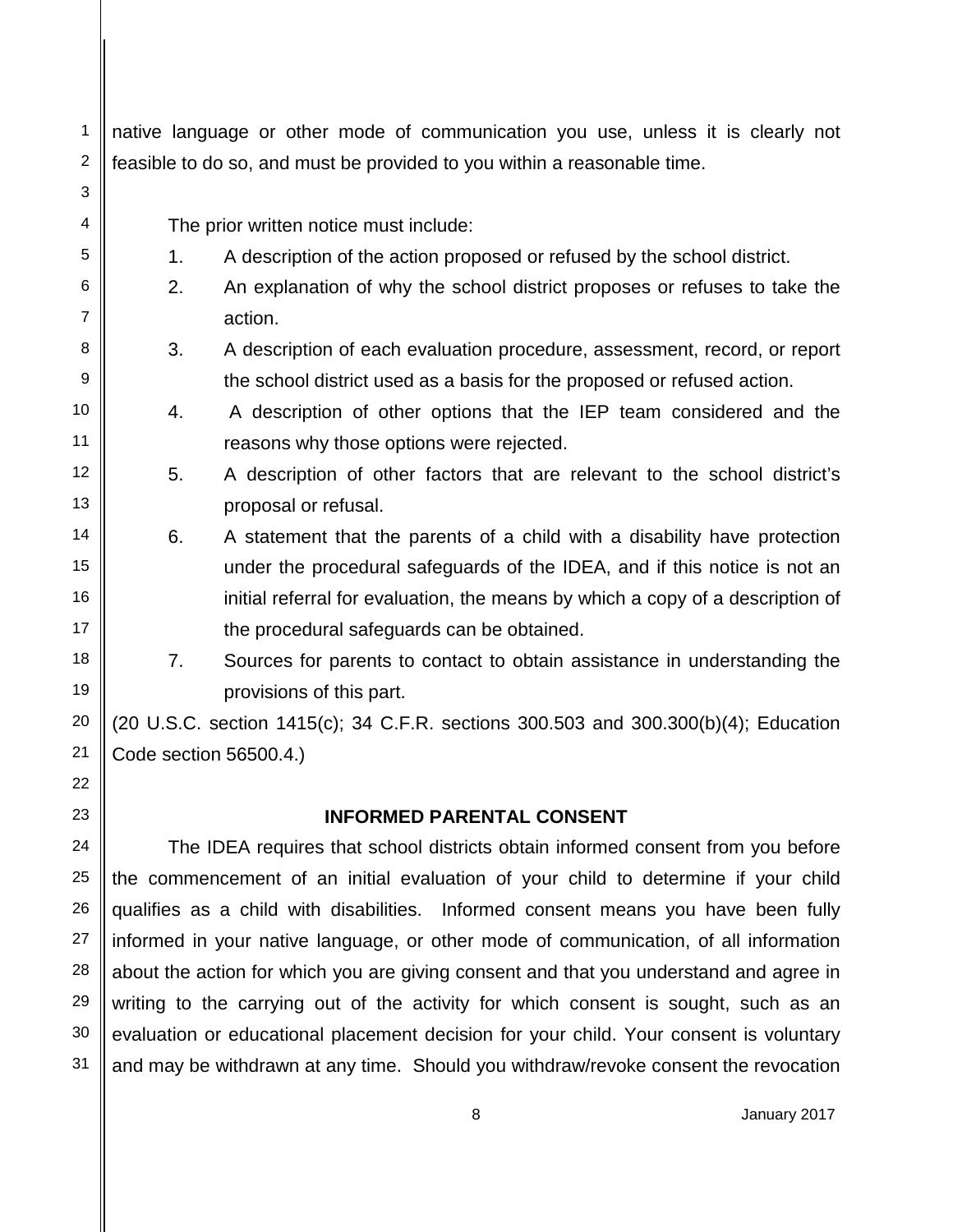is not retroactive, it will not negate an action that has occurred after the consent was given and before the consent was revoked.

Your consent for the initial evaluation does not imply or grant consent for placement and receipt of special education and related services. The school district will request your consent for special education and related services separately and at a later date. The school district will also obtain your informed consent for reevaluations of your child and will not conduct a reevaluation unless you fail to respond to requests for your consent.

If you do not provide consent for an initial assessment or fail to respond to a request to provide the consent, the school district may pursue the initial assessment by using due process procedures.

If you refuse to consent to the initiation of special education and related services, the school district must not provide special education and related services and shall not seek to provide services through due process procedures.

If at any time after the initial provision of special education and related services, you revoke consent in writing for the continued provision of special education and related services after having consented to those services in the past, the school district must provide you prior written notice before ceasing the provision of special education and related services to your child and shall not seek to provide services through due process procedures. If you submit a written revocation of consent after the initial provision of special education and related services to your child, the school district is not required to amend the education records of your child to remove any reference of your child's receipt of special education and services.

If you consent in writing to the receipt of special education and related services for your child but do not consent to all of the components of the IEP, those components of the program to which you have consented must be implemented so as not to delay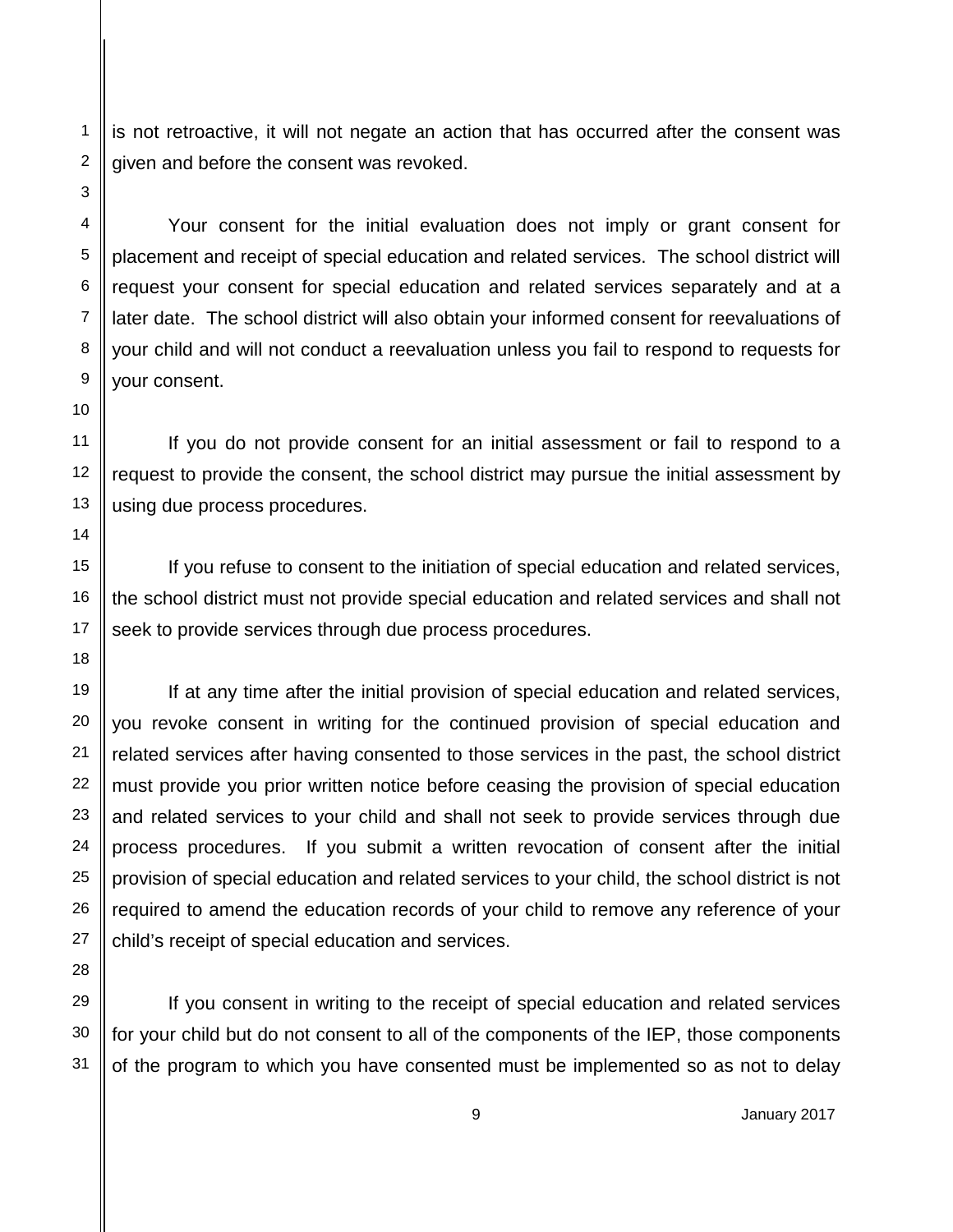providing instruction and services. If the school district determines that the proposed special education program component to which you do not consent is necessary to provide a free appropriate public education to your child, the school district must file a request for a due process hearing. If a due process hearing is held, the hearing decision shall be final and binding, unless appealed within 90 days from the date of the decision.

In the case of reevaluations, the school district must document reasonable measures to obtain your consent. If you fail to respond, the school district may proceed with the reevaluation without your consent.

(20 U.S.C. sections 1414(a)(1)(D), 1414(c) and 1415; 34 C.F.R. sections 300.9 and 300.300, 300.514 and 300.516; Education Code sections 56021.1, 56321(c) and (d), 56346, 56381(f) and 56506(e).)

When a parent cannot be identified and the school district cannot locate the whereabouts of a parent to obtain consent, the school district must ensure that an individual is assigned to act as a surrogate for the parents of a child with a disability. A surrogate parent may also be appointed for unaccompanied homeless youth or a child who is a dependent or ward and an educational representative has not been appointed by the Court.

(20 U.S.C. section 1415(b)(2); 34 C.F.R. section 300.519; Education Code section 56050; CA Rules of Court Rule 5.650.)

### **PROTECTION IN EVALUATION PROCEDURES**

Federal law refers to "evaluation" and California law refers to "assessment". Therefore, these words may be used interchangeably by employees of the school district and in this Notice. The school district must provide you with a written assessment plan or prior written notice within fifteen (15) days after a referral for special education has been received, including your written request for evaluation. You will have a minimum of fifteen (15) days in which to review the assessment plan and to provide consent to the school district to conduct the written assessment. The proposed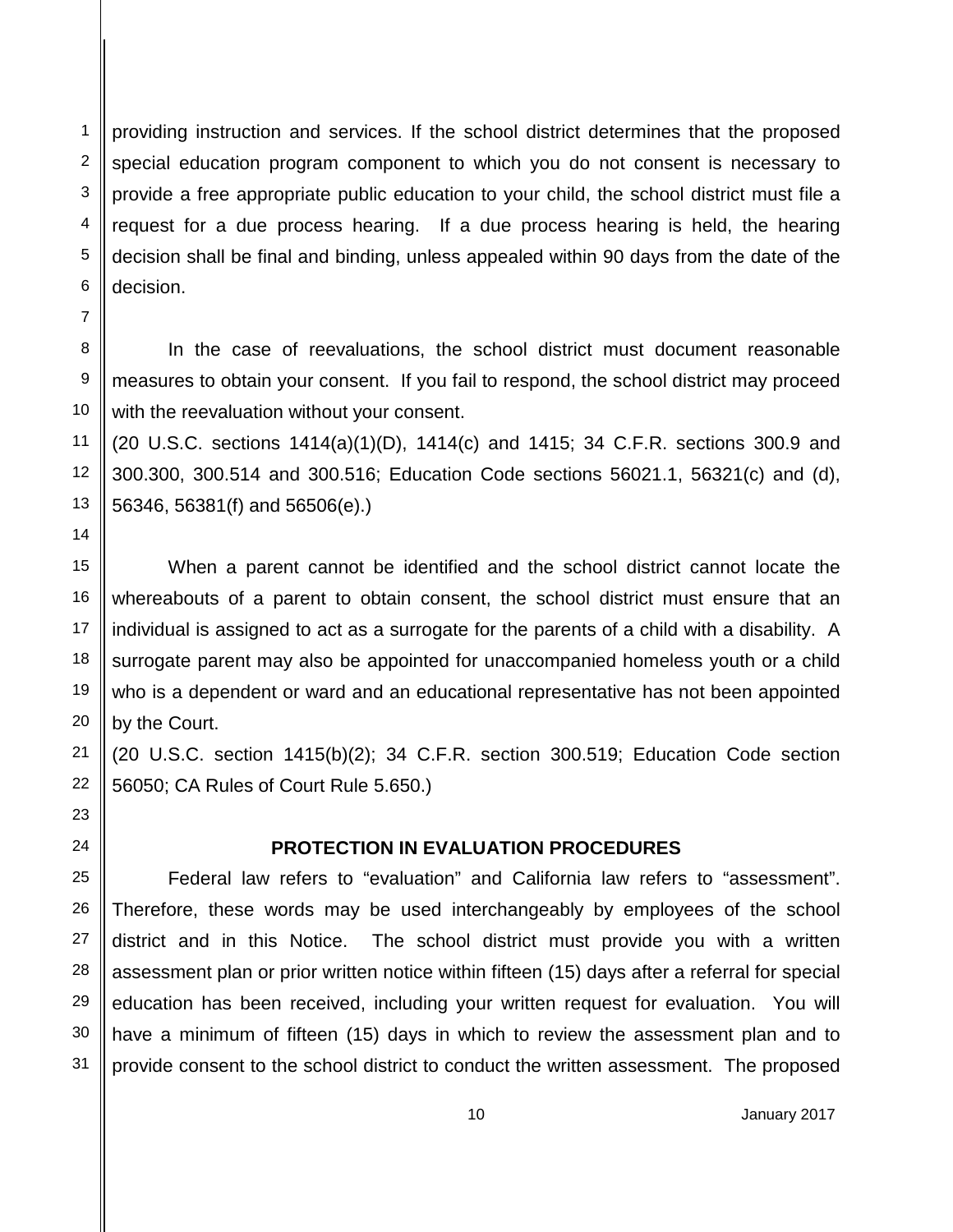assessment plan will be provided to you in your native language or other mode of communication used, unless to do so is clearly not feasible, and will include the following: the types of assessments to be conducted, notification that no education program will be developed from the assessment without your consent, description of any recent assessments conducted, including any available independent assessments and any assessment information you want considered, and information indicating your child's primary language and your child's proficiency in his/her primary language. You may request assessment in additional areas of suspected disability. Thereafter, the school district has sixty (60) days after receipt of your written consent to complete the assessment and to develop an IEP to determine the educational needs of your child. However, this timeline is extended by periods of school holiday or vacation, if you refuse to make your child available for assessment, or if your child transfers to another school district and you and the receiving school district agree to a specific time when the assessment will be completed.

The IDEA states that in conducting the evaluation the school district will:

- 1. Use a variety of assessment tools and strategies to gather relevant functional, developmental and academic information, including information provided by the parent, that may assist in determining whether the child is a child with a disability and the content of the child's IEP, including information related to enabling the child to be involved in and progress in the general curriculum or, for preschool children, to participate in appropriate activities;
	- 2. Not use any single procedure as the sole criterion for determining whether a child is a child with a disability or determining an appropriate educational program for the child; and
	- 3. Use technically sound instruments that may assess the relative contribution of cognitive and behavioral factors, in addition to physical or developmental factors.

5 6 7

8 9

10

11 12 13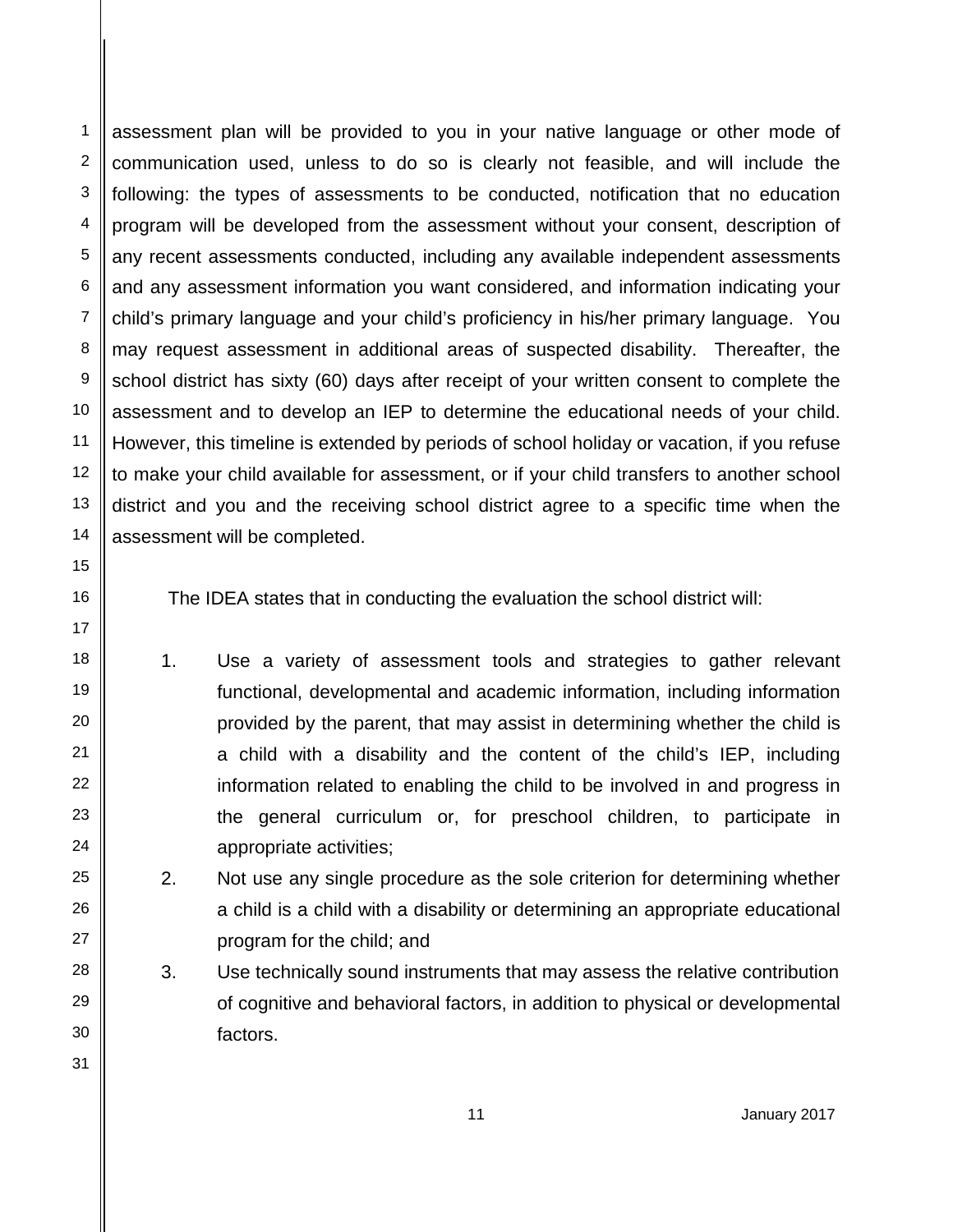The school district will also make sure that tests and other evaluation materials used to assess your child are selected and administered so as not to be racially, culturally or sexually discriminatory and are provided and administered in the child's native language or other mode of communication, unless it is clearly not feasible to do so. Any standardized tests that are given to the child will have been validated for the specific purpose for which they are used, administered by trained and knowledgeable personnel, and administered in accordance with any instructions provided by the producer of such tests. Your child will be assessed in all areas of suspected disability and the school district will use assessment tools and strategies that provide relevant information that will directly assist the school district in determining the educational needs of your child. Upon completion of the administration of evaluation materials, the determination of whether the child is a child with a disability will be made by you and qualified professionals comprising the IEP team. A copy of the evaluation report and documentation of the determination of eligibility will be given to you.

In making a determination of eligibility, your child will not be determined to be a child with a disability due to a lack of instruction in reading or math or as a result of limited English proficiency.

As part of an initial evaluation (if appropriate) and as part of any reevaluation under this section, the IEP Team and other qualified professionals, as appropriate, will:

- 1. Review existing evaluation data on the child, including evaluations and information provided by you, current classroom-based assessments and observations, and teacher observation; and
	- 2. On the basis of that review, and input from you, identify what additional data, if any, are needed to determine:
		- a. Whether the child has a particular disability, or, in case of reevaluation of a child, whether the child continues to have such a disability and such educational needs;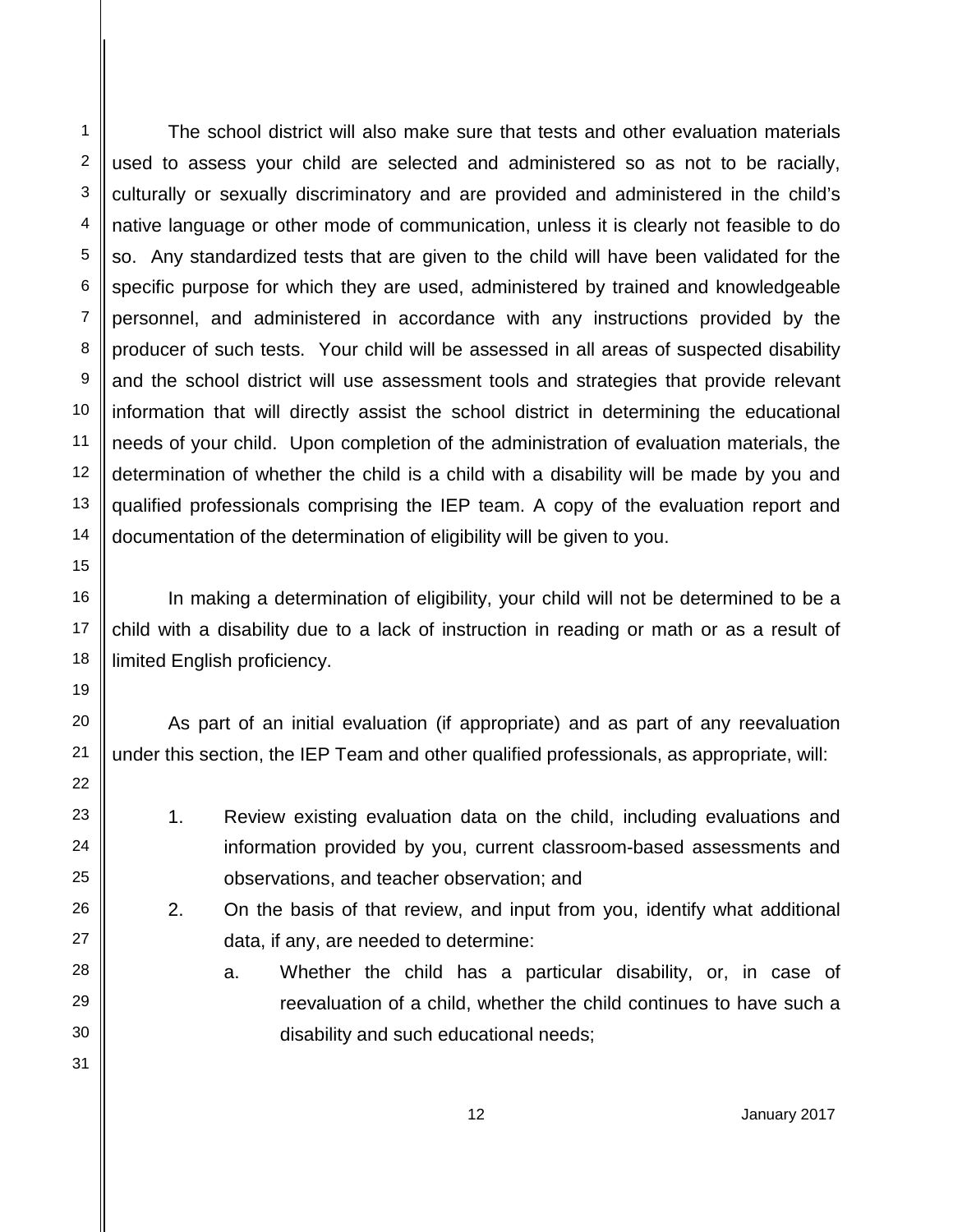b. The present levels of performance and related developmental needs of the child;

1 2 3

4

5 6 7

8 9

10

11

12 13 14

15 16

17 18

19

20 21

22

23 24

25

26

27 28

29 30

31

- c. Whether the child needs special education and related services, or in the case of a reevaluation of a child, whether the child continues to need special education and related services; and
- d. Whether any additions or modifications to the special education and related services are needed to enable the child to meet the measurable annual goals set out in the IEP of the child and to participate, as appropriate, in the general curriculum.

Generally, a reevaluation is required every three (3) years. However, if the IEP Team determines that no additional data is needed to determine whether your child continues to be a child with a disability and to determine the child's educational needs the school district will notify you as to the reasons the school district believes a reevaluation is not necessary. After receiving this notice, you may request a reevaluation of your child. If the school district does not receive a reevaluation request from you, the school district will not conduct a reevaluation of your child.

Before determining that your child is no longer a child with a disability, the school district must conduct an assessment in accordance with the procedures discussed above.

(20 U.S.C. sections 1414, 1415; 34 C.F.R. sections 300.301 – 300.306; Education Code sections 56320, 56321, 56329, and 56381; 5 CCR section 3022.)

### **INDEPENDENT EDUCATIONAL EVALUATION**

After the school district has completed its evaluation, if you disagree with the school district's evaluation of your child and notify the school district of your disagreement, you have the right to request an independent educational evaluation at school district expense. Upon your request for an independent educational evaluation, the school district will provide you with information about where to obtain an independent educational evaluation and the district's criteria applicable for independent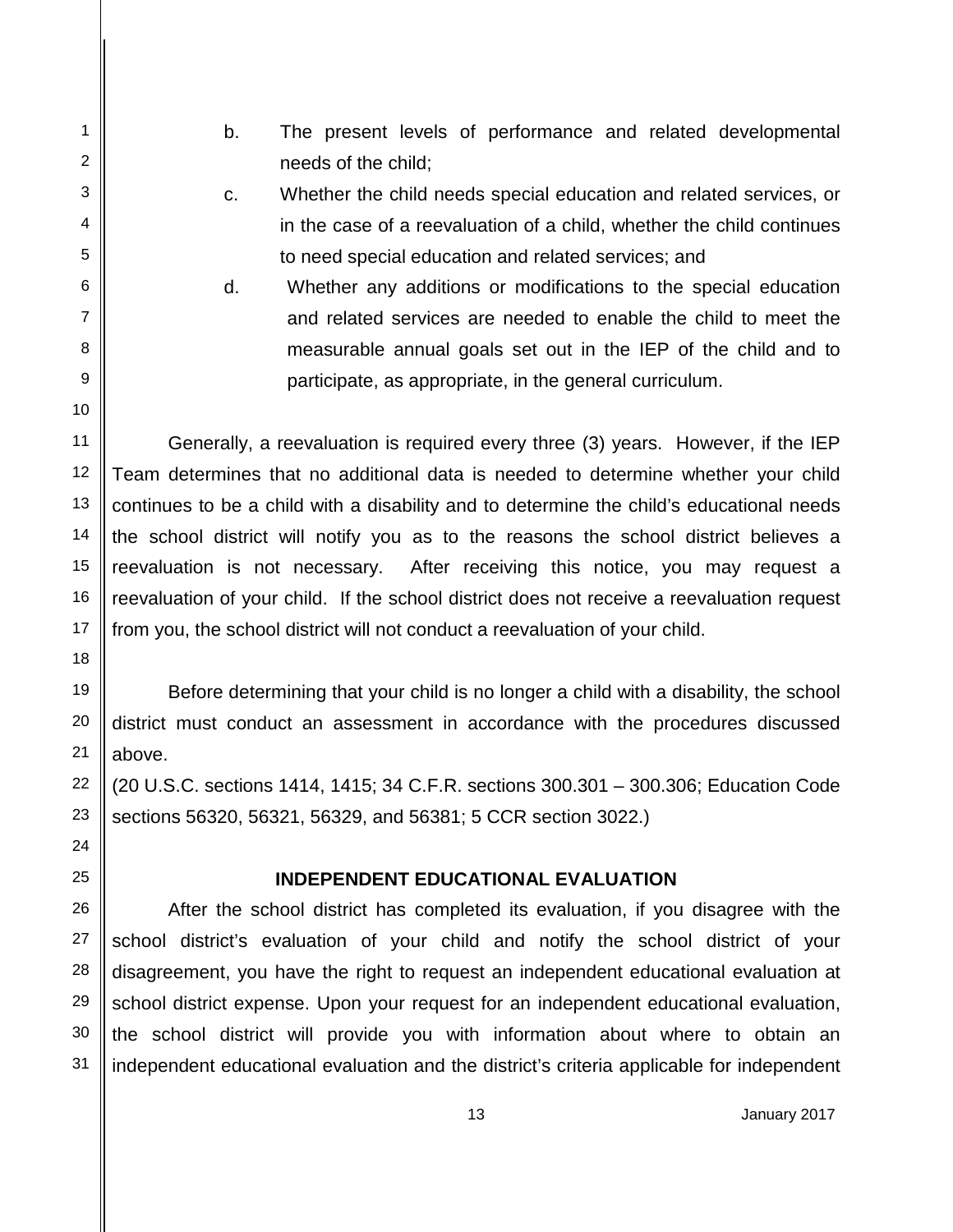educational evaluations. A parent is entitled to only one (1) independent educational evaluation at public expense each time the district conducts an evaluation with which the parent disagrees. However, if the school district disagrees that an independent educational evaluation is necessary, the school district must request a hearing before a due process hearing officer to dispute your request for an independent educational evaluation and to show that the school district's assessment is appropriate. If the school district prevails, you still have the right to an independent evaluation but not at public expense. If you choose to obtain an independent educational evaluation at your own expense, the results of the assessment must be considered by the district. The independent educational evaluation must comply with all of the requirements that apply to school district evaluations.

If the school district observes your child in his or her classroom during an assessment, or if the school district procedures provide for in-class observations, an equivalent opportunity must be provided for any independent educational evaluation in the current and any proposed educational placement.

If you unilaterally place your child in a nonpublic school and you propose the placement in the nonpublic school to be publicly financed, the school district must be given the opportunity to first observe the proposed placement and your child in the proposed placement.

(20 U.S.C. section 1415(b)(1); 34 C.F.R. section 300.502; Education Code section 56329.)

#### **IEP MEETINGS**

As the parent of a special education student, you have the right to be a part of the IEP Team and participate in any meeting regarding the identification, assessment and educational placement of your child. The term IEP or Individualized Education Program means a written document for each child with a disability that is developed, reviewed and revised in accordance with federal and state law. The IEP includes the child's present levels of academic achievement and functional performance and must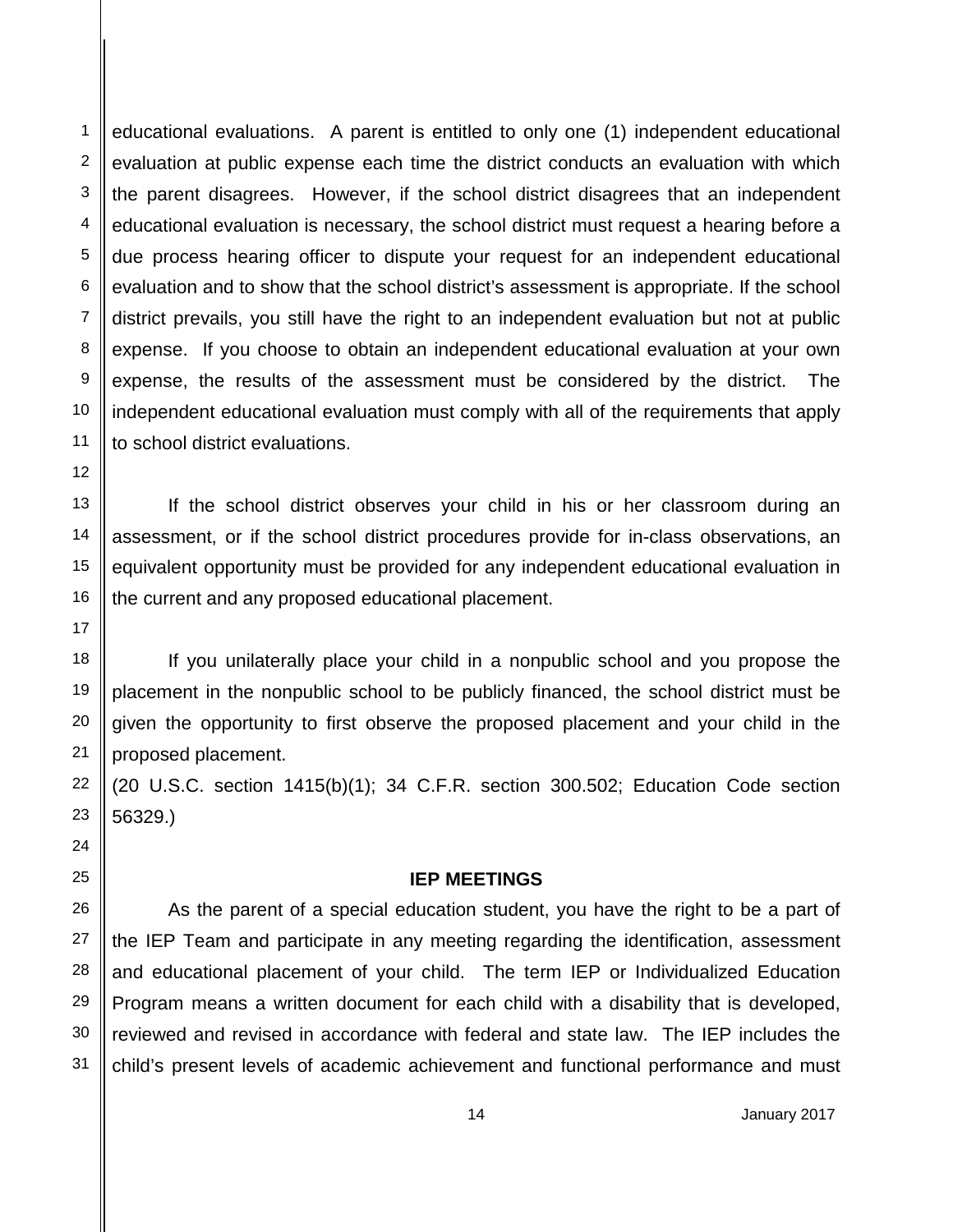consider your concerns as a parent for improving the education of your child. As a parent, you have the right to be a member of any group that makes decisions with respect to the educational placement of your child. You also have the right to bring individuals who have knowledge or special expertise regarding your child to an IEP meeting. The school district will provide you with a copy of the IEP in your primary language upon request. If you are a parent of a child age three through five years, the individualized family service plan (IFSP) may serve as the IEP if agreed to by the parent and the school district.

Federal and state law requires that the first IEP to be in effect beginning at age sixteen include a statement of the transition service needs of the child and that the IEP be updated annually thereafter. Beginning at age sixteen or younger, if determined appropriate by the IEP Team, appropriate measurable postsecondary goals related to training, education, employment, and where appropriate, independent living skills, a statement of needed transition services for the child, including, when appropriate, a statement of the interagency responsibilities or linkages between the agencies is required. Beginning at least one year before the child reaches age eighteen (18), a statement must be included in the IEP that the child has been informed of his or her rights that will transfer to the child on reaching the age of majority. Under California law, when a child turns age eighteen (18), he or she is considered an adult and unless the parent obtains a conservatorship or guardianship over the child through court proceedings, the child may make decisions regarding his or her education.

In developing an IEP for your child, the IEP Team must include positive behavioral intervention strategies and supports in cases where the child's behavior prevents the child from learning and consider, when appropriate, strategies, including positive behavioral intervention strategies and supports to address the child's behavior. The regular education teacher of your child, as a member of the IEP Team, must to the extent appropriate, participate in the development of the IEP of your child, including the determination of appropriate, positive behavioral intervention strategies and the

5 6 7

8 9 10

11 12 13

14 15 16

17 18 19

20 21

22

23 24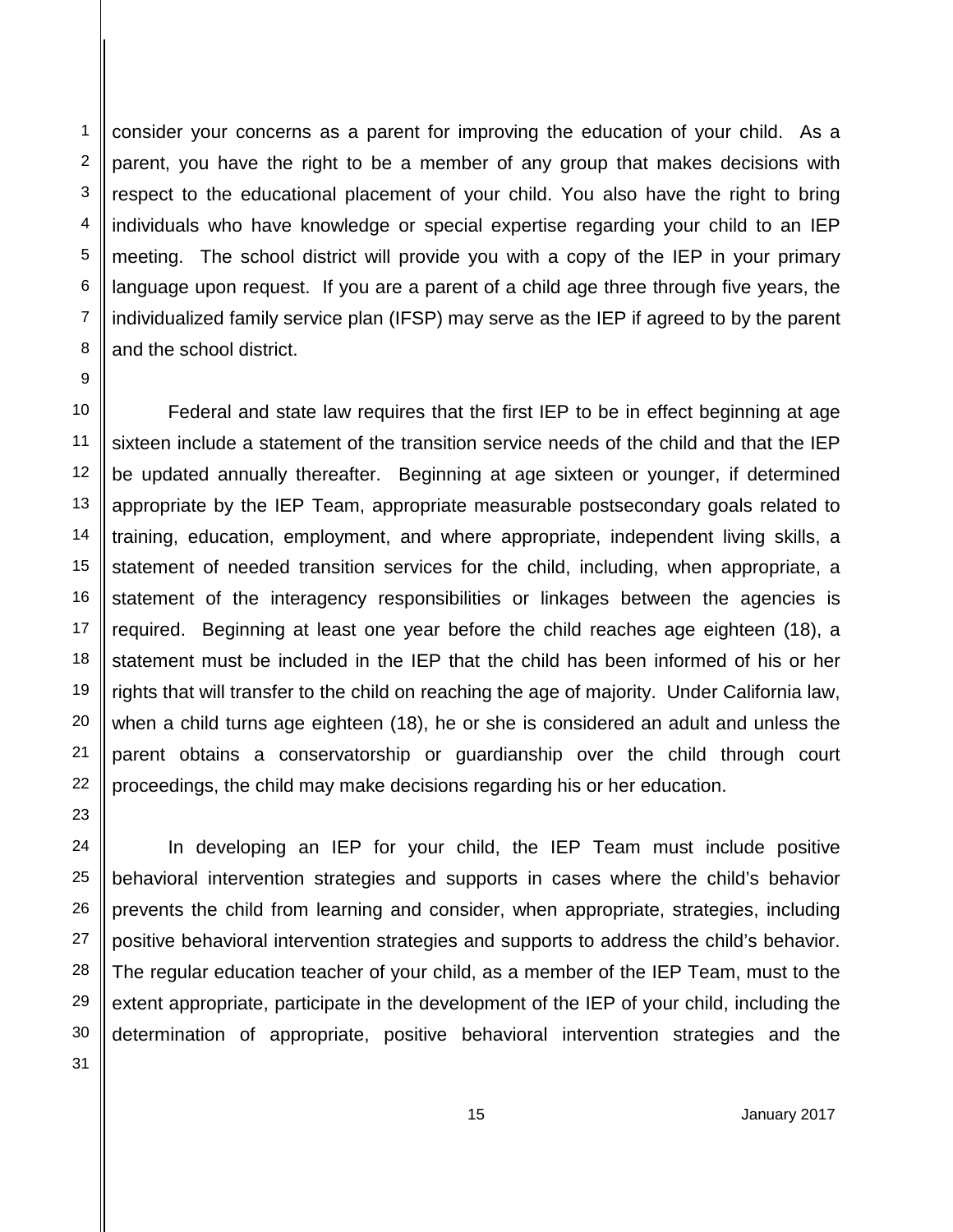determination of supplementary agency services, program modifications and support for the school personnel.

The IEP will be reviewed by the IEP Team at least annually in order to determine whether the annual goals for your child are being achieved and revise the IEP as appropriate to: (1) address any lack of anticipated progress toward the annual goals and in the general curriculum, where appropriate, (2) to address the results of any reevaluation conducted, (3) to address information about your child provided by you, and 4) to address your child's anticipated needs, if necessary. Your child will also receive report cards in the same manner as regular education students. You and the school district may agree in writing that the attendance of an IEP Team member is not necessary because the member's area of curriculum or related service is not being modified or discussed at the meeting. In addition, if you and the school district agree in writing to excuse a member of the IEP team from the IEP Team meeting, in whole or in part, when the meeting involves a modification to or discussion of the member's area or the curriculum or related service, the member must submit in writing to you and the IEP Team, input into the development of the IEP prior to the meeting. Under state law, you have the right to electronically record IEP meetings by audio tape if you give 24 hours notice to other members of the IEP Team. After the annual IEP meeting for a school year, you and the school district may agree in writing not to convene an IEP meeting to make changes to the annual IEP, and instead may develop a written document to amend or modify the current IEP.

(20 U.S.C. section 1414(d); 34 C.F.R. sections 300.320-300.324; Education Code sections 56032, 56304, 56341, 56341.1, 56341.5, 56342.5 and 56345; 5 CCR section 3040.)

# **PLACEMENT ("STAY-PUT") DURING THE PENDENCY OF DUE PROCESS PROCEDURES**

As a parent of a child with disabilities, should you get involved in a disagreement with the school district over the identification, evaluation or placement of your child and you file a request for a due process hearing, your child will remain ("stay-put") in the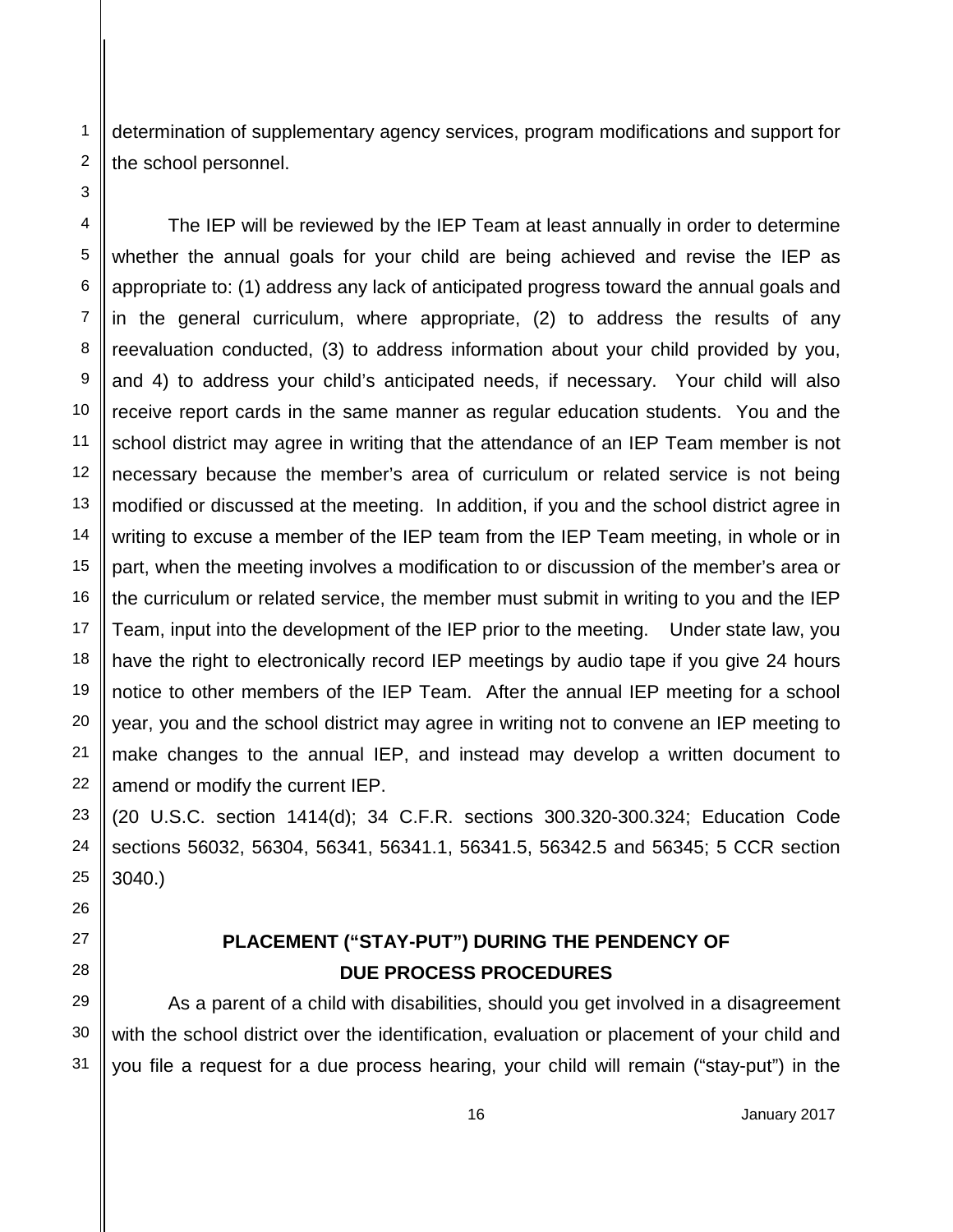1 current educational placement during the pendency of the proceedings. Unless you and the school district agree to a change in placement, or the school district obtains a court order or an order from a hearing officer, your child will remain in his or her current educational placement during the pendency of the proceedings. For initial admission to school, your child will be placed in a public school program, with parental consent, until the proceedings have been completed. There are exceptions to this general rule which allow the school district to place your child in an alternative educational setting for a limited period of time. These exceptions will be discussed in the next section on interim alternative educational settings.

(20 U.S.C. section 1415(j); 34 C.F.R. section 300.518; Education Code section 56505(d).)

# **INTERIM ALTERNATIVE EDUCATIONAL SETTINGS DISCIPLINE PROCEDURES**

School personnel may change the placement of your child if he or she violates a code of student conduct to (1) an appropriate interim alternative educational setting; (2) another educational setting, or (3) suspend your child for not more than ten (10) consecutive school days (to the extent such alternatives would be applied to children without disabilities) and for additional removals of not more than ten (10) consecutive school days in that same school year for separate incidents of misconduct. If school personnel seek a change in placement that exceeds more than ten (10) school days in the same school year, school personnel must determine if the behavior that gave rise to the violation of the code of student conduct is a manifestation of your child's disability. If a determination is made that the behavior is not a manifestation of your child's disability, school personnel may discipline your child under the same procedures applicable to children without disabilities.

In order to determine if the behavior that gave rise to the violation of the code of student conduct is a manifestation of your child's disability, the school district, you and relevant members of the IEP Team must review all relevant information in your child's file, including the IEP, any teacher observations, and any relevant information provided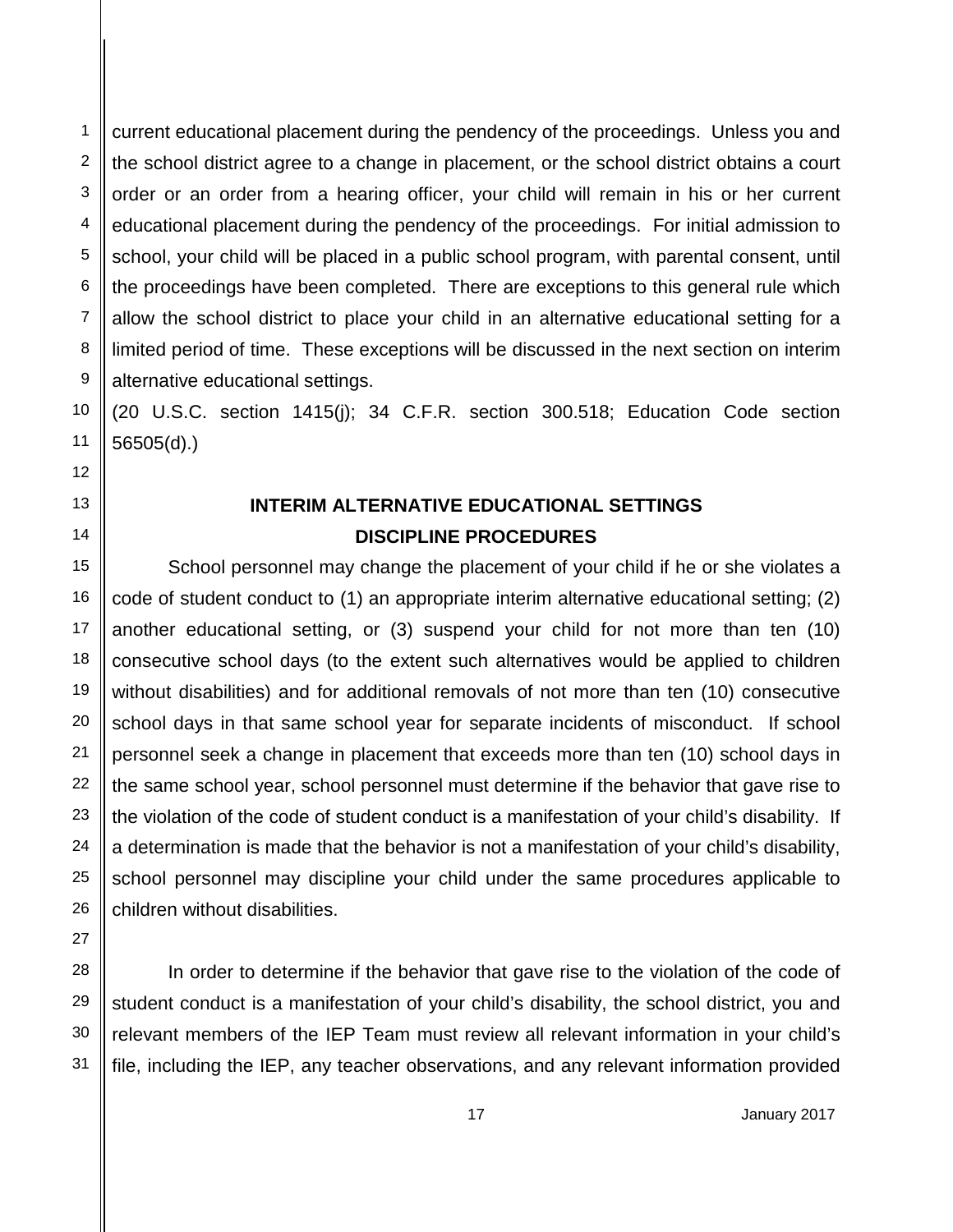by you to determine if the conduct in question was caused by, or had a direct and substantial relationship to your child's disability. This meeting must take place within ten (10) school days of any decision to take disciplinary action. If the IEP Team determines that the conduct is a manifestation of your child's disability, the IEP Team must either conduct a functional behavioral assessment, and implement a behavioral intervention plan for your child, or review and modify as necessary the existing behavioral intervention plan.

School personnel may also place your child in an interim alternative educational setting for up to forty-five (45) school days without regard to whether the behavior is determined to be a manifestation of your child's disability, in cases where: (1) your child carries or possesses a weapon to or at school, on school premises, or to or at a school function or activity; (2) your child knowingly possesses or uses illegal drugs, or sells or solicits the sale of a controlled substance while at school, on school premises, or a school function or activity; or (3) your child inflicts serious bodily injury upon another person while at school, on school premises, or at a school function or activity. The IEP team determines the interim alternative education setting for services.

After a child with a disability has been removed from his or her current placement for ten (10) school days in the same school year, during any subsequent days of removal the school district must provide services to enable the child to continue to participate in the general education curriculum, although in another setting, and to progress toward meeting the IEP goals. If appropriate, the child may receive a functional behavioral assessment and behavior intervention services and modifications designed to address the behavior violation so that it does not recur.

No later than the date on which the decision to take disciplinary action against your child is made, the school district must notify you of that decision and notify you of your procedural safeguards. If you disagree with any decision regarding placement, or the manifestation determination of your child, you may request an expedited due process hearing which must occur within twenty (20) school days of the date of the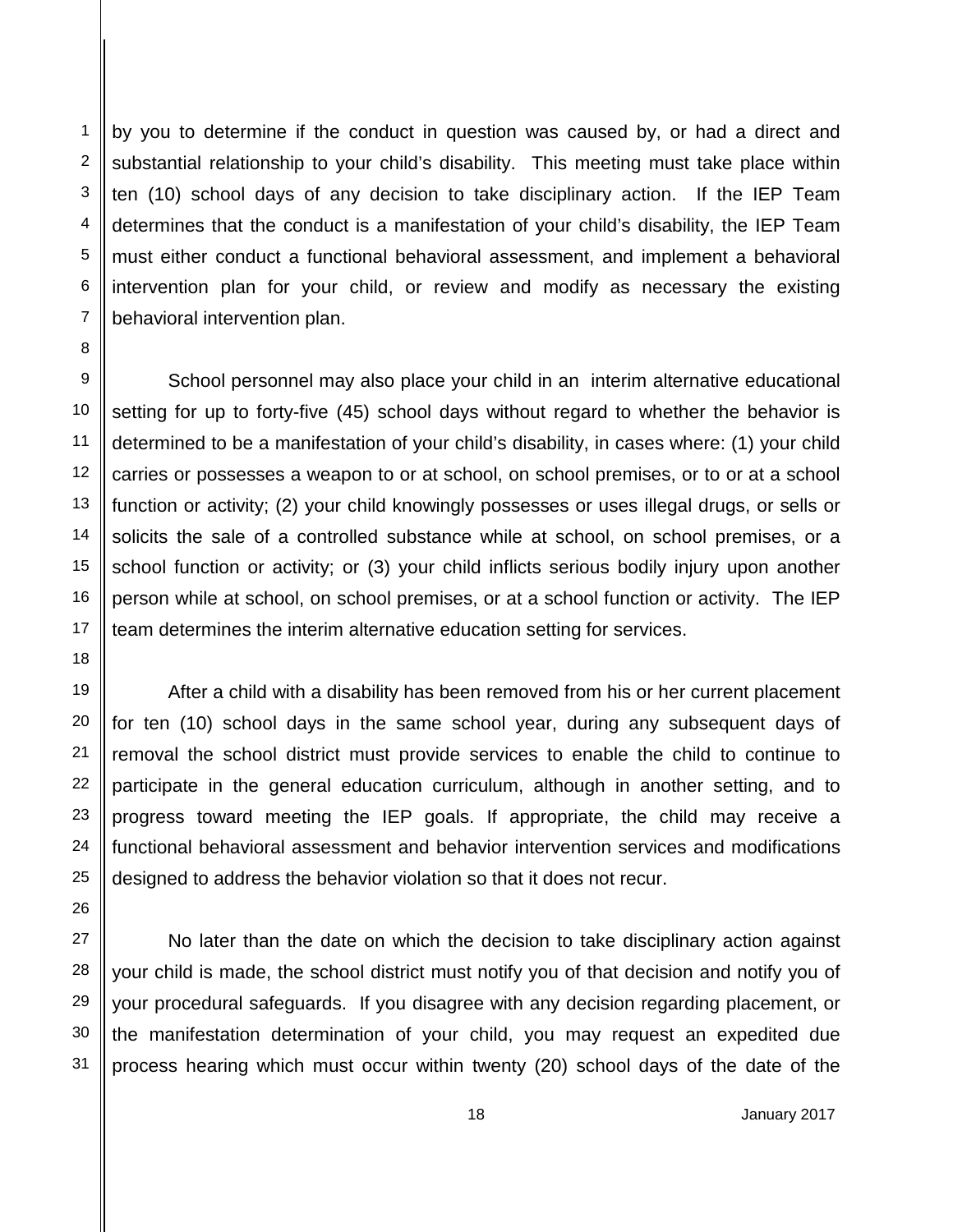hearing request. During the pendency of the due process hearing, your child will remain in the interim alternative education setting pending the decision of the hearing officer or for forty-five (45) school days, whichever occurs first, unless you and the school district agree otherwise. If the school district believes it is dangerous for your child or others for your child to return to the current educational placement, the school district may request an expedited hearing.

A hearing officer may order a change in the placement of your child to an appropriate interim alternative educational setting for not more than forty-five (45) days, if the hearing officer determines that maintaining your child in his or her current placement is substantially likely to result in injury to your child or to others.

(20 U.S.C. section 1415(k); 34 C.F.R section 300.530; Education Code section 48915.5.)

#### **CHILDREN WITH DISABILITIES**

### **ENROLLED BY THEIR PARENTS IN PRIVATE SCHOOLS**

A school district's obligation to children with disabilities enrolled in private schools is limited. Under the IDEA *"no parentally-placed private school child with a disability*  has an individual right to receive some or all of the special education and related *services that the child would receive if enrolled in a public school."* School districts must locate, identify and assess all private school children with disabilities, including religiously affiliated school age children, who have disabilities and are in need of special education and related services, referred to as "child find". The school district in which the private school is located, also referred to as the "District of Location" is responsible for conducting child find activities for children enrolled by their parents in private schools. If the District of Location is not the same school district in which the parents of the private school student reside, then the District of Location may contract with the school district of residence to assess the child.

30 31

29

1 2 3

4

5 6 7

8 9

10

15

16 17 18

23 24

25

26

27 28

> Children with disabilities enrolled in private school may receive equitable special education services as determined through consultation with private schools and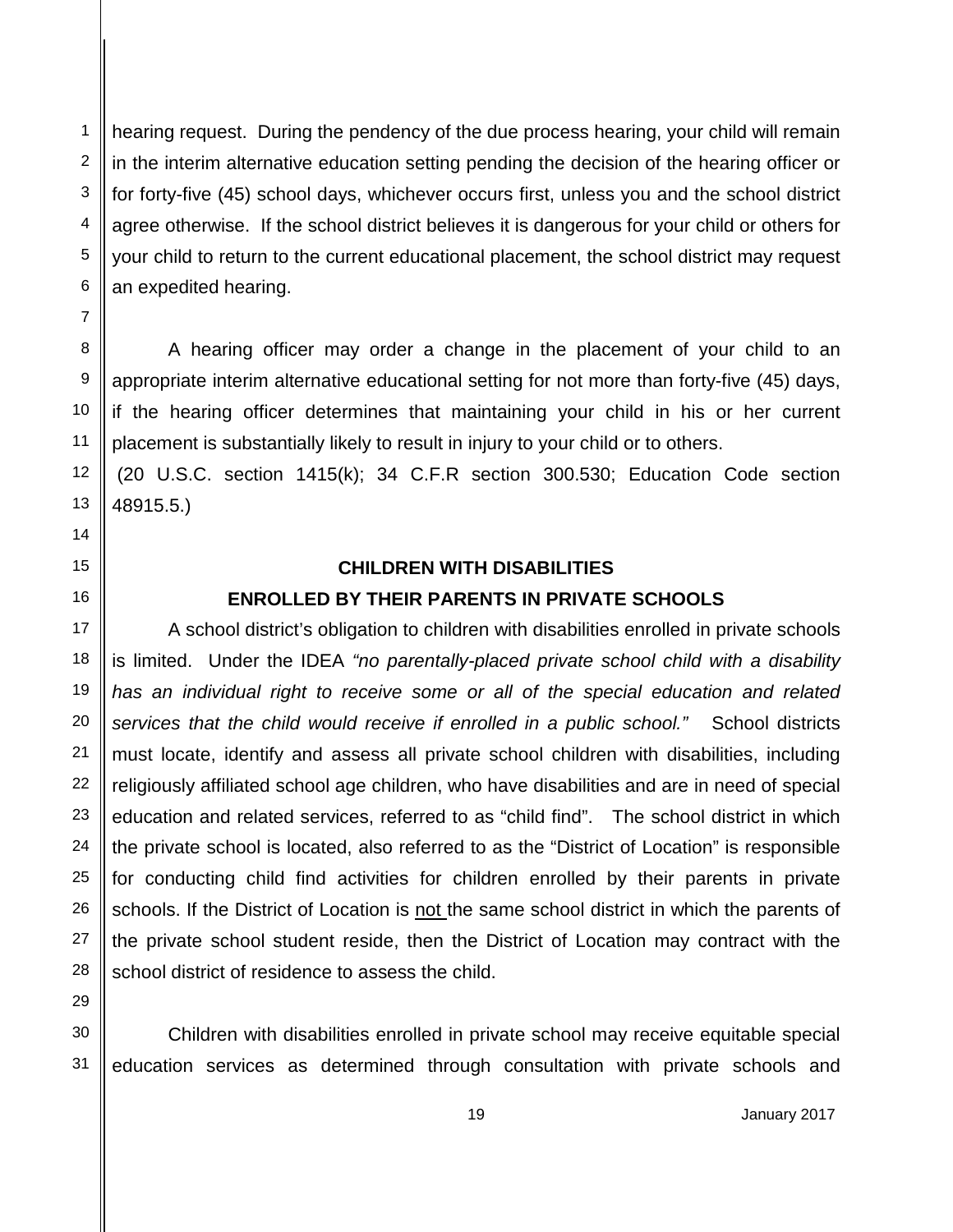parents. In order to receive such equitable services, a "Service Plan" must be developed for the private school student and consented to by the parents. The school district in which the private school is located, the District of Location, is responsible for developing and implementing the Service Plan.

A parent of a child enrolled by that parent in a private school has the right to file a due process complaint only regarding the school district's child find activities. A due process complaint must be filed with the school district in which the private school is located, the District of Location, and the California Department of Education (CDE). However, because there is no individual right to services for children enrolled by their parents in private school, any complaints regarding a Service Plan can only be filed in accordance with the CDE's compliance complaint procedures.

(20 U.S.C. section 1412(a)(10)(A); 34 C.F.R. section 300.130–300.144; Education Code sections 56170–56177.)

#### **UNILATERAL PLACEMENT BY PARENTS IN PRIVATE SCHOOL**

If you decide to unilaterally enroll your child in a private school after the school district made a free appropriate public education available to your child, the school district is not required to pay for the cost of your child's education. In order to obtain reimbursement for the cost of the private school from the school district, including special education and related services, you must first attempt to obtain the consent of the school district, and establish that the school district does not have an appropriate program for your child. Reimbursement may be denied or reduced if: 1) at the most recent IEP meeting that you attended prior to removal of your child from the public school, you did not inform the IEP Team that you were rejecting the placement proposed by the school district to provide a free appropriate public education to your child, including a statement of your concerns and your intent to enroll your child in a private school at public expense; or 2) at least 10 business days prior to the removal of your child from the public school, you did not give written notice to the school district of your concerns regarding the school district's proposed placement and your intent to enroll your child in a private school at public expense.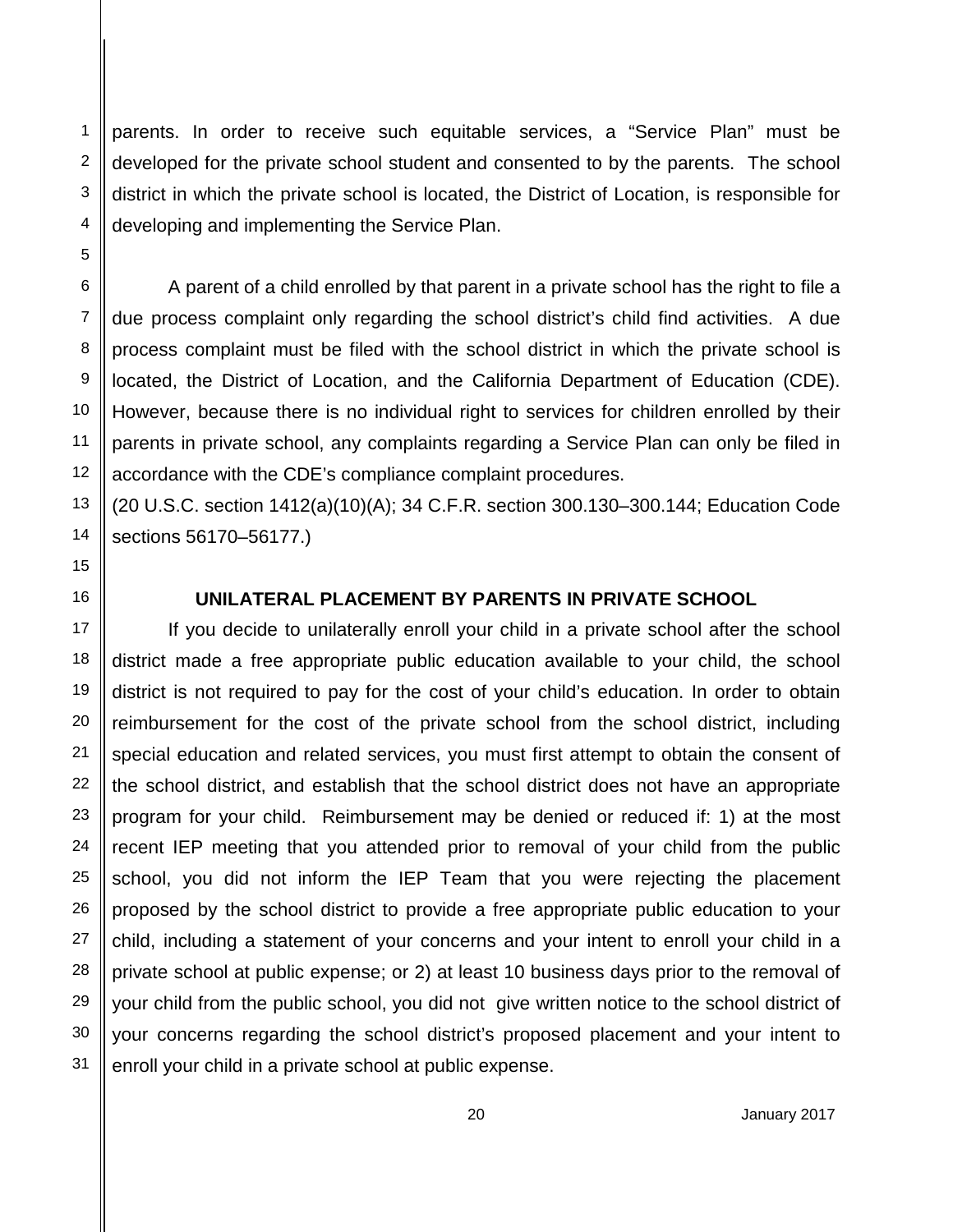If the school district notifies you prior to the removal of your child from the public school that the school district wishes to evaluate your child and indicates the purpose of the evaluation, you should make your child available for the evaluation. If you have not complied with these requirements, a court or hearing officer may find that you acted unreasonably in unilaterally removing your child from the public school and in placing your child in a private school. The court or hearing officer may deny you reimbursement unless you can show one or more of the following: 1) you are illiterate and cannot write in English, or 2) the school district's placement would result in physical or serious emotional harm to your child.

(20 U.S.C. section 1412(a)(10)(C); 34 C.F.R. section 300.148; Education Code sections 56175-56177.)

## **OPPORTUNITY TO PRESENT AND RESOLVE COMPLAINTS A. STATE COMPLAINT PROCEDURES**

The IDEA grants parents an opportunity to present and resolve complaints with respect to any matter relating to the identification, evaluation or educational placement of your child or the provision of a free appropriate public education to your child. Written complaints may be filed with the school district or the state or federal agencies at the addresses listed below. Compliance complaints must allege a violation that occurred not more than one (1) year prior to the date the complaint is received. A copy of the written complaint must also be provided to the school district serving the child at the same time it is filed with the state agency. The school district, state or federal agency has sixty (60) days from the date of receipt of the complaint to render a decision in the matter. For complaints filed with the school district, within fifteen (15) days of receiving the school district's decision, you may appeal the school district's decision to the California Department of Education (CDE). Complaints may also be filed directly with the CDE.

You may also avail yourself of the compliance complaint process to report an instance of discrimination, harassment, intimidation or bullying. A complaint must be filed with the school district no later than six months from the date the incident occurred,

1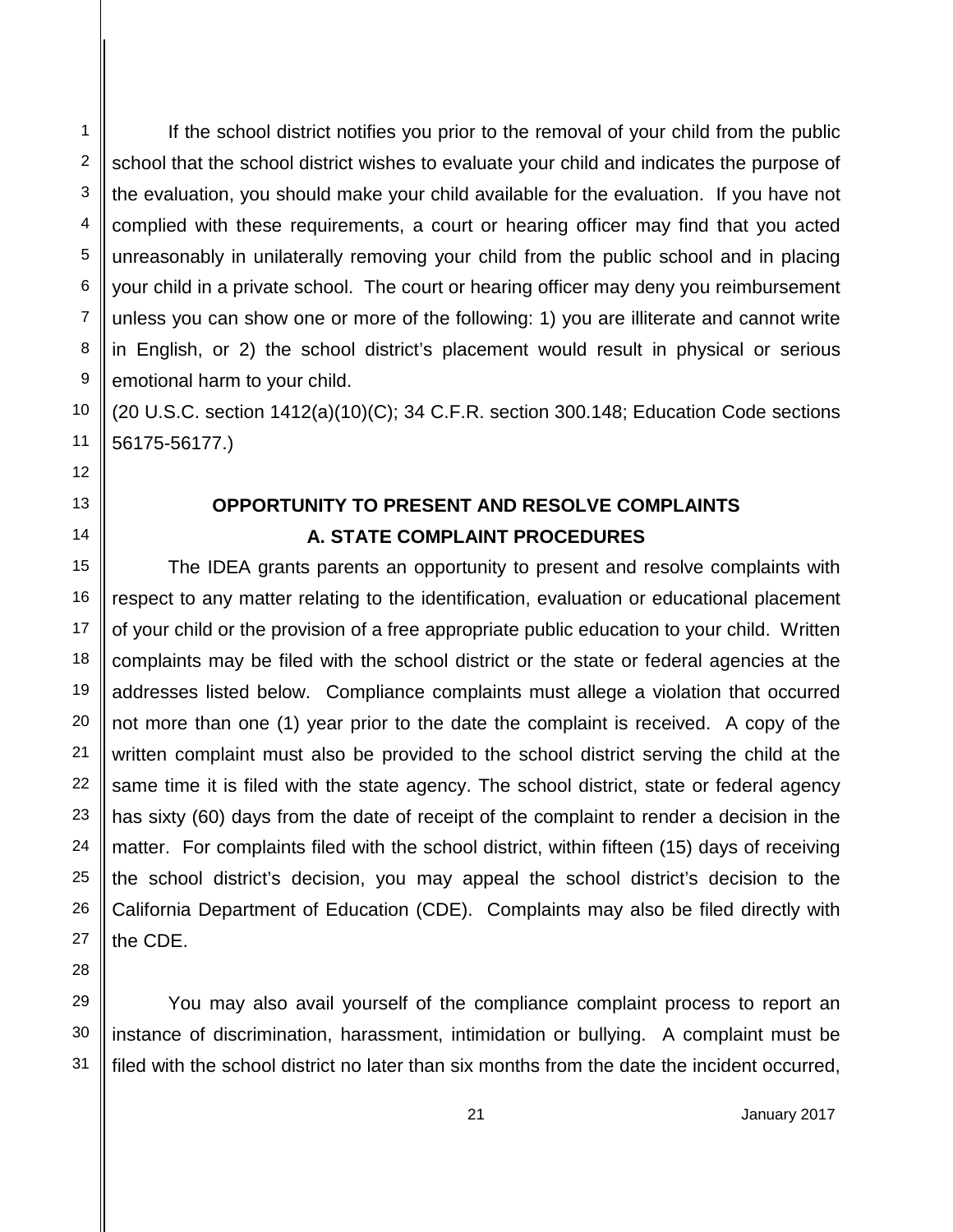2 3 or the date you first obtained knowledge that the incident occurred. The timelines for conducting and completing an investigation of the complaint and rendering a decision are listed in the previous paragraph.

1

4

31

| 5  | <b>Orange Unified School District</b>                                               |
|----|-------------------------------------------------------------------------------------|
| 6  | Attn: Executive Director, Special Education                                         |
| 7  | 1401 N. Handy St., Orange, CA 92867                                                 |
| 8  | Phone: 714-628-5550                                                                 |
| 9  | Fax: 714-628-4066                                                                   |
| 10 |                                                                                     |
| 11 |                                                                                     |
| 12 | California Department of Education                                                  |
| 13 | <b>Special Education Division</b>                                                   |
| 14 | <b>Procedural Safeguards Referral Service</b>                                       |
| 15 | 1430 N Street, Suite 2401                                                           |
| 16 | Sacramento, California 95814                                                        |
| 17 | Phone: 1-800-926-0648                                                               |
| 18 | Fax: (916) 327-3704                                                                 |
| 19 | http://www.cde.ca.gov/re/cp/uc/index.asp                                            |
| 20 |                                                                                     |
| 21 | United States Department of Education                                               |
| 22 | <b>Office for Civil Rights</b>                                                      |
| 23 | 50 Beale Street, Suite 7200                                                         |
| 24 | San Francisco, CA 94105                                                             |
| 25 | Phone: (415) 486-5555                                                               |
| 26 | Fax: (415) 486-5570                                                                 |
| 27 | TDD: (800) 877-8339                                                                 |
| 28 | http://www2.ed.gov/about/offices/list/ocr/index.html                                |
| 29 |                                                                                     |
| 30 | The school district encourages you to file your complaint with the school district. |

We will meet with you and investigate your complaint in a timely manner and attempt to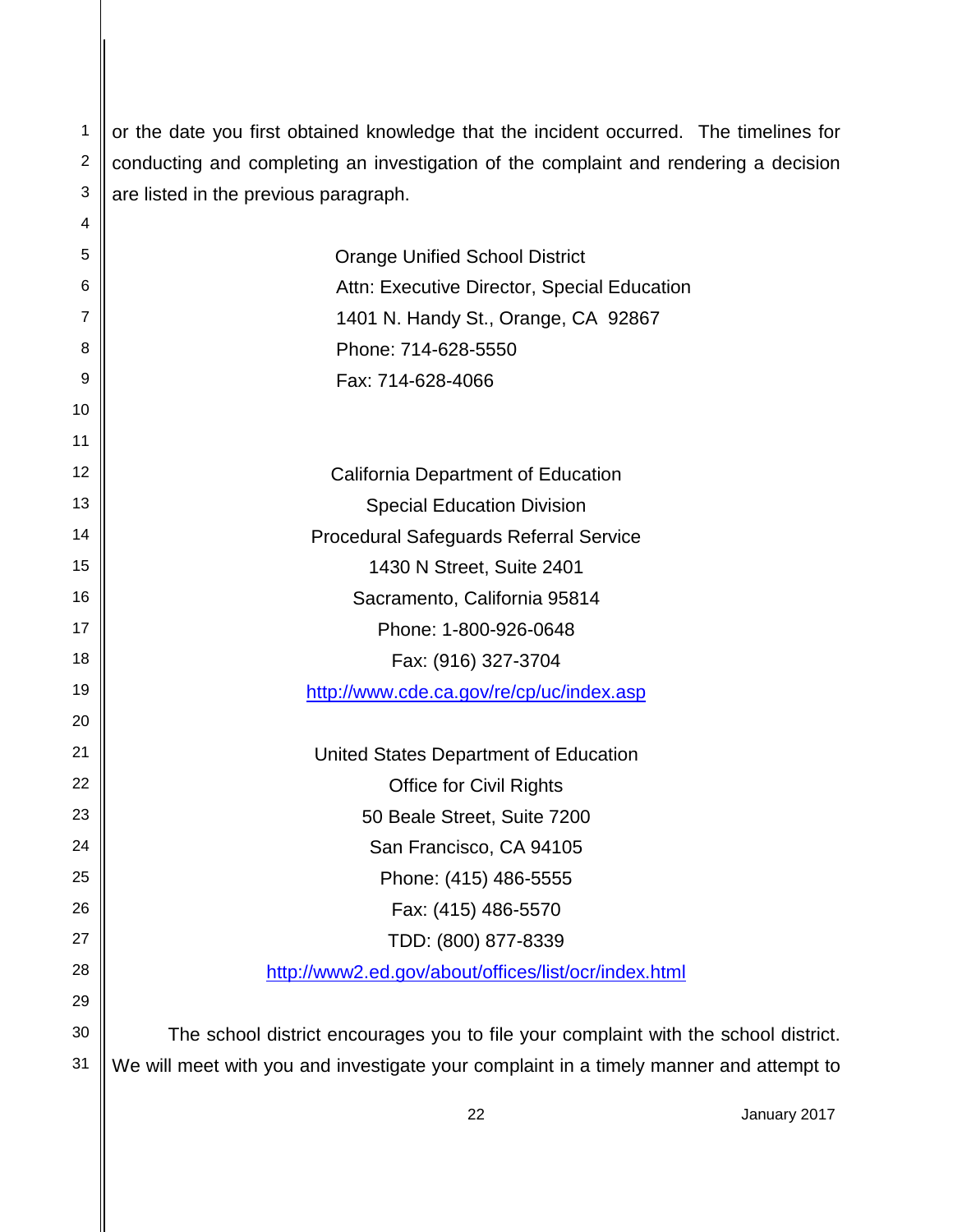resolve any concerns. The school district has established confidential procedures for the filing of complaints. A complaint form is available from the school district. (20 U.S.C. Section 1415(b)(6); 34 C.F.R. section 300.153; Education Code section 56500.2; 5 CCR section 4600.)

### **B. MEDIATION AND DUE PROCESS HEARING PROCEDURES**

The IDEA requires states to establish procedures for mediation and impartial due process hearings regarding the identification, assessment, and educational placement of your child or the provision of a FAPE. You or the school district may file a request for mediation-only or a due process hearing complaint.

Your request for mediation-only or a due process hearing must include the name and address of the child, date of birth, grade level and name of the school the child is attending, parent information, parties to the mediation, a description of the nature of the problem, including facts relating to such problem, and a proposed resolution of the problem. The CDE has developed model forms to assist you in filing a request for mediation-only or a due process hearing. You may access these model forms at:

<http://www.dgs.ca.gov/oah/home/forms.aspx>

You must serve the mediation-only or due process hearing complaint on the school district and file a copy with the Office of Administrative Hearings at the address listed below:

| Office of Administrative Hearings       |
|-----------------------------------------|
| <b>Attn: Special Education Division</b> |
| 2349 Gateway Oaks Drive, Suite 200      |
| Sacramento, CA 95833-4231               |
| Phone: (916) 263-0880                   |
| Fax: (916) 376-6319                     |
| SEFilings@dgs.ca.gov                    |

30

1 2 3

4 5 6

7

8 9

10 11 12

13 14 15

16

17 18

23 24 25

26 27 28

29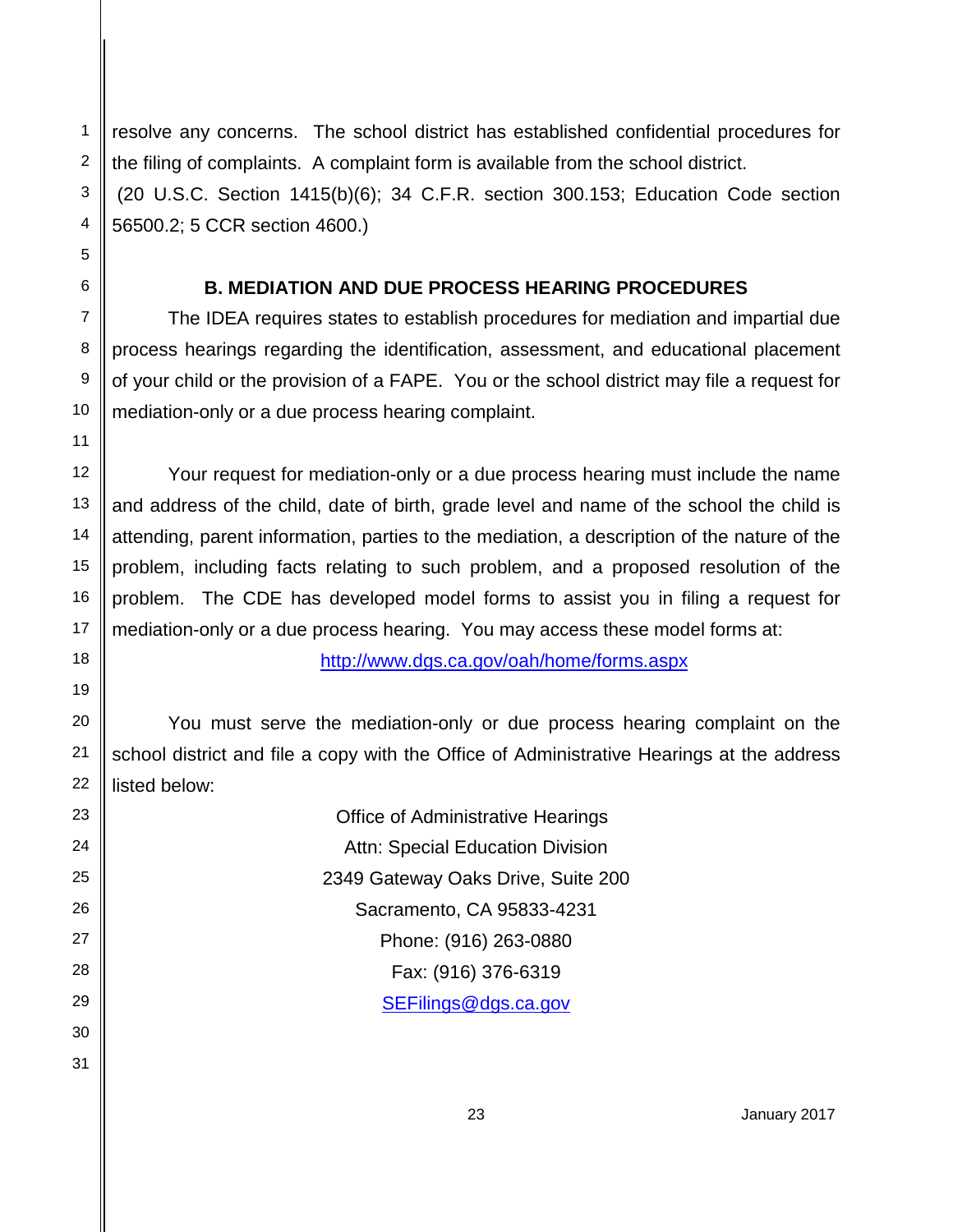1 2 3 4 5 6 7 8 9 10 11 12 13 14 15 16 17 18 19 20 21 22 23 24 25 26 27 28 29 In California, mediation is voluntary. You may request a due process hearing or mediation-only. Mediation-only means you are asking for mediation without asking for a due process hearing. Mediation is an informal proceeding conducted in a nonadversarial manner. If you request mediation-only you and the school district will receive a notice that mediation has been scheduled, and the notice will contain the time, date and location of the mediation as well as the name, address, and phone number of a knowledgeable and impartial mediator assigned to the case. The mediation must be scheduled within 15 days of the Office of Administrative Hearing's receipt of the request. Attorneys cannot attend mediation-only. However, you or the school district may be accompanied and advised by non-attorney representatives. Statements made by you and the school district during mediation are confidential and may not be used in a due process hearing or court action. Any agreement reached during mediation must be in writing and signed by all parties. You may also ask the school district to resolve disputes through alternative dispute resolution (ADR), which is also less adversarial than a due process hearing. ADR and mediation are voluntary methods of resolving a dispute. If the dispute is not resolved during mediation or through ADR, you may proceed to a due process hearing. Mediation or ADR are not prerequisites to requesting a due process hearing. A due process hearing is a formal proceeding where you and the school district are given the opportunity to present witnesses, documentary evidence, and oral and written argument in support of your respective positions on disputed special education issues. You may request a mediation conference at any point during the due process hearing. A request for a due process hearing must be filed within (2) years from the date you or the school district knew or should have known about the alleged action that forms the basis of the due process hearing complaint. Upon receiving a request for a due process hearing, you and the school district will receive a notice from the Office of Administrative Hearings with the time, date and location of the due process hearing. If your primary language is other than English, or other mode of communication, an

30 31 interpreter will be provided for you at the hearing.

24 January 2017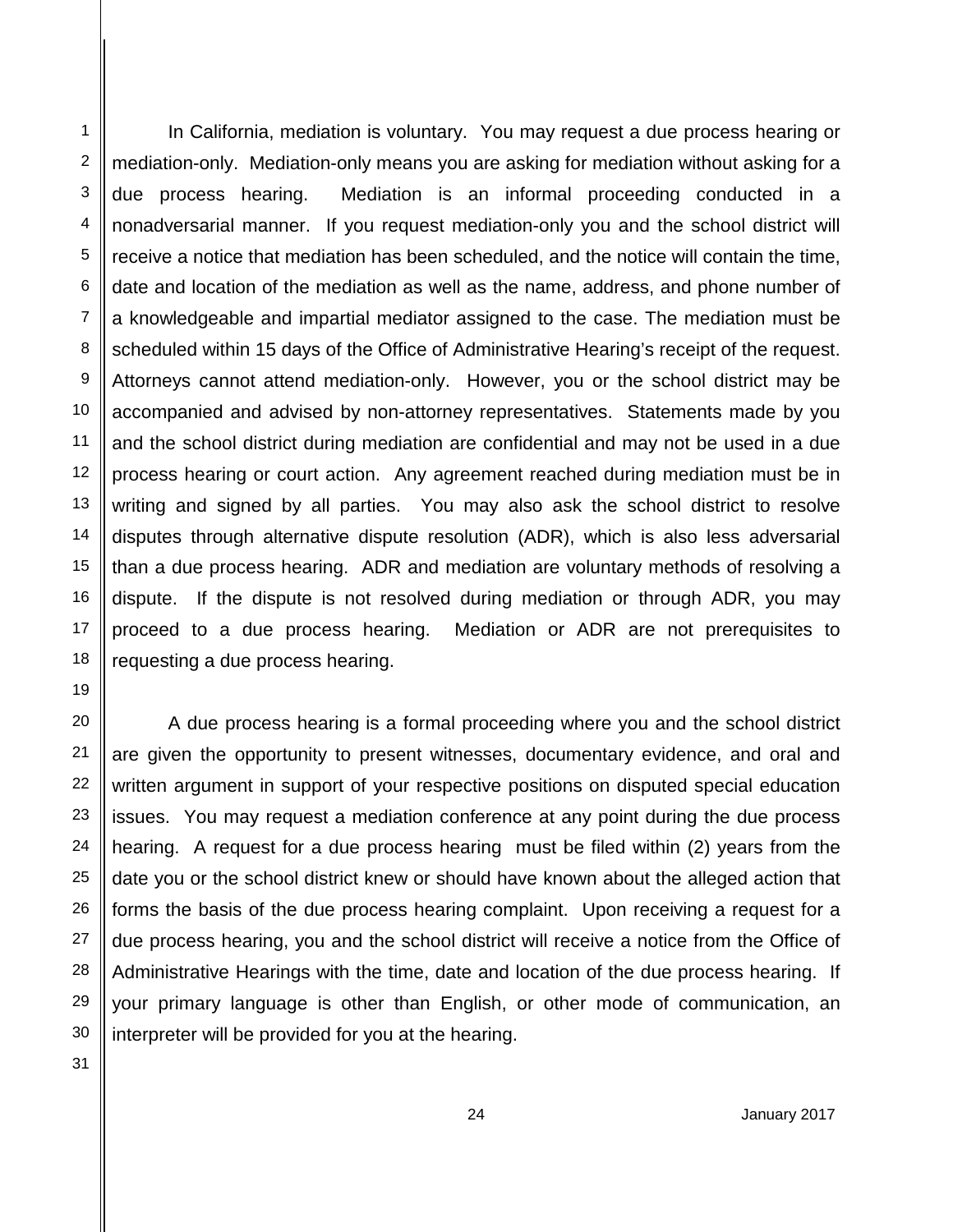Prior to the opportunity for an impartial due process hearing, within fifteen (15) days of receiving your due process hearing complaint, the school district is required to convene a mandatory resolution meeting with you and the relevant members of the IEP Team who have specific knowledge of the facts raised in your complaint, where you can discuss your complaint and the facts that form the basis of your complaint, and the school district is provided the opportunity to resolve the complaint. The resolution meeting must include a representative from the school district who has decision making authority on behalf of the school district, but may not include an attorney for the school district unless the parent is also accompanied by an attorney. Attorneys' fees may not be awarded relating to a resolution meeting. Unless the school district agrees, you may not waive the mandatory resolution meeting. If resolution is reached to resolve the complaint at the mandatory resolution meeting, the parties must sign a legally binding agreement. If the school district has not resolved the complaint to your satisfaction within thirty (30) days of the receipt of the complaint, the due process hearing may move forward and all applicable timelines for a due process hearing shall commence.

The due process hearing is limited to those issues raised in your due process hearing complaint. An impartial hearing officer presides over the due process hearing. You have the right to be accompanied and advised by an attorney and by individuals with special knowledge or training related to the problems of children with exceptional needs; the right to present evidence, written and oral arguments; the right to confront, cross-examine and compel attendance of witnesses; the right to a written or electronic verbatim record of the hearing; and the right to written findings of fact and decision.

At least ten (10) days prior to the hearing you and the school district must inform each other of the issues to be decided at the hearing and the proposed resolution of those issues as well as whether the parties will be represented by an attorney at the hearing. At least five (5) business days prior to the hearing you and the school district must disclose all your witnesses and evidence you intend to introduce at the hearing including evaluations completed to the other party, or the witnesses, evidence or evaluations cannot be introduced as evidence at the hearing.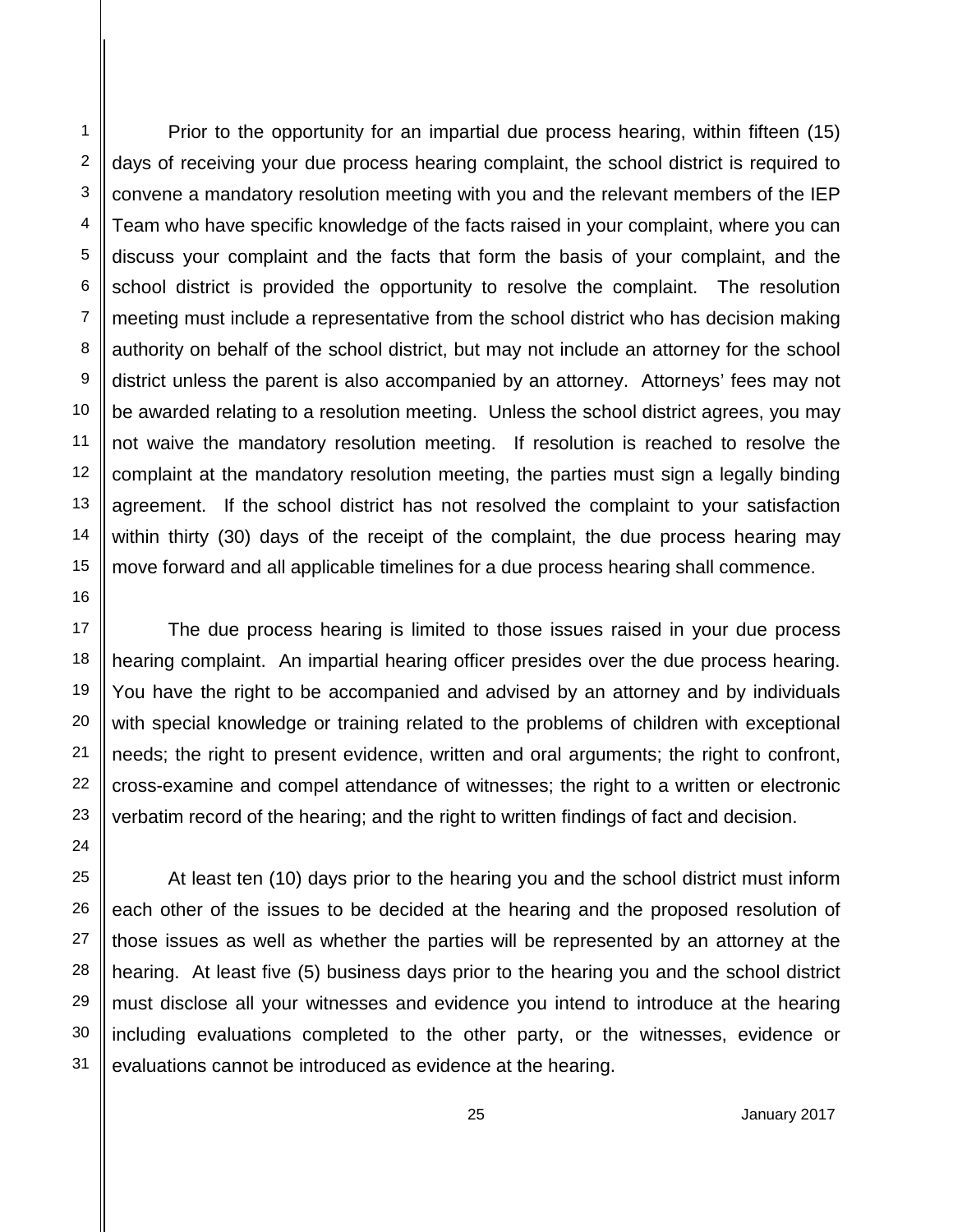In general, a hearing officer's decision should be made on substantive grounds based on a determination of whether your child received FAPE. The hearing officer must reach a final decision and mail a copy of the written decision to you and the school district within forty-five (45) days of the receipt of the request for a hearing by the Office of Administrative Hearings or State Superintendent of Public Instruction, unless a continuance has been granted for good cause. The decision made in a due process hearing is final, except that any party involved in the hearing may appeal the decision by filing a civil action with respect to the findings and decision in the due process complaint.

(20 U.S.C. sections 1415(b)(7)(a)–1415(j); 34 C.F.R. sections 300.506–300.518; Education Code sections 56500.3, 56502–56507; 5 CCR section 3082.)

#### **CIVIL ACTIONS**

Either you or the school district may appeal the hearing officer's decision by filing a civil action. This appeal must be made within ninety (90) days after the date of the decision of the hearing officer. In a civil action, the records and transcription of the administrative proceedings shall be filed with the court. The court may hear additional evidence at the request of either party and must base its decision on the preponderance of the evidence. The action may be filed in the United States District Court or in Orange County Superior Court.

(20 U.S.C. section 1415(i); 34 C.F.R. sections 300.514, 300.516; Education Code section 56505(k).)

### **ATTORNEYS' FEES**

The United States District Court or the Orange County Superior Court has the authority to award you reasonable attorneys' fees if you are the prevailing party in a due process hearing or civil action; or to award the school district reasonable attorneys' fees if your attorney files a complaint or subsequent cause of action that is frivolous, unreasonable, or without foundation, or the complaint or subsequent action was filed to harass, cause unnecessary delay, or to needlessly increase the cost of litigation. The fees awarded are based on rates prevailing in the community in which the action or